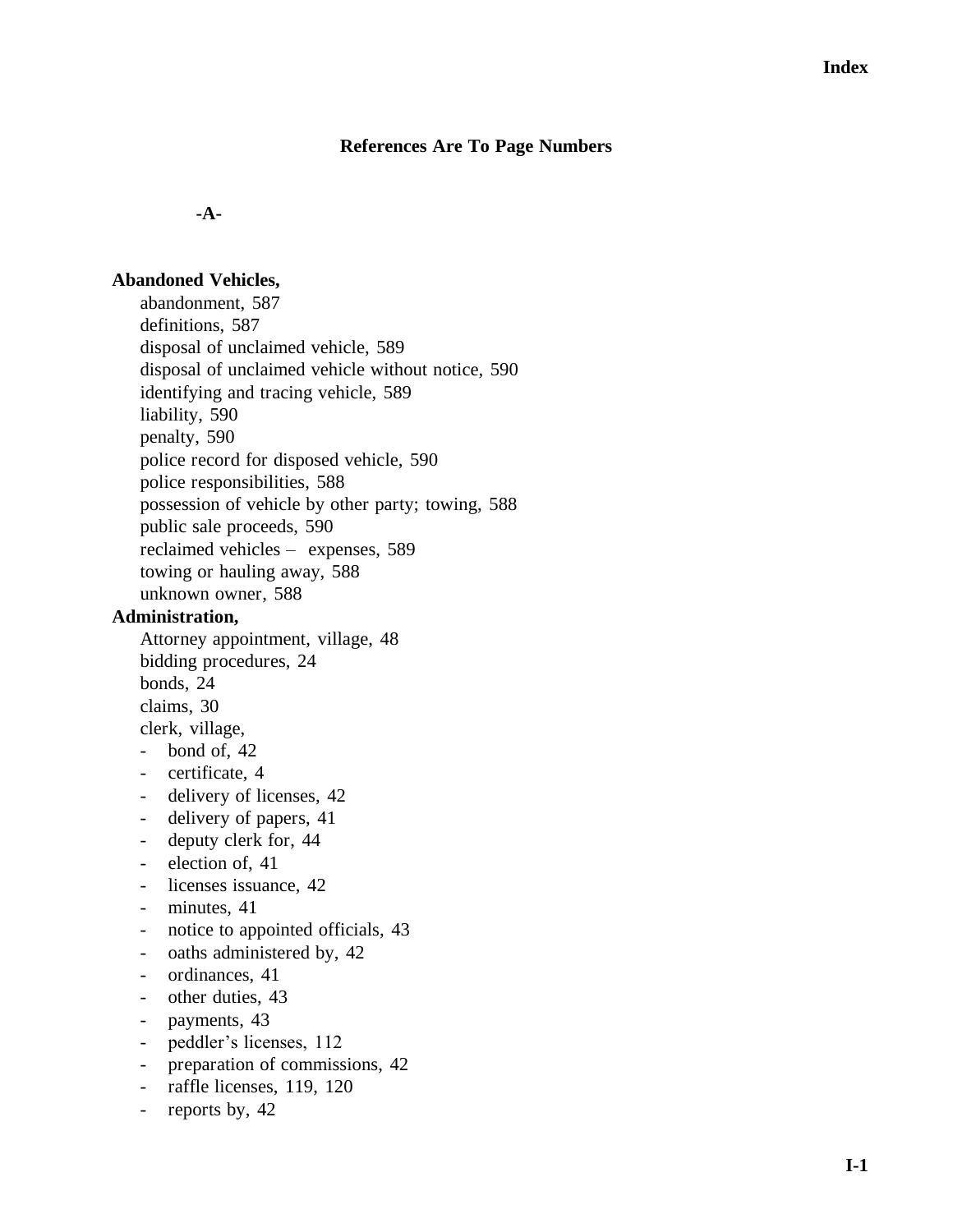## **Administration, (Continued)**

clerk, village, (Continued)

- seal, in custody of, 21
- solicitor's license, 108
- successor of, 43
- term of, 41
- vacancy of, 41
- code enforcement officer, 49
- committees, 13
- contracts, 24, 27
- definitions, 5
- elections, village, 21
- engineer, 47
- expenses of, 31

fees, 24

fiscal year, 5

general,

- bonds, 24
- certificates of insurance, 30
- claims, 30
- contracts, 24, 27
- elections, 21
- fiscal year, 5
- municipal year, 30
- purchases, 25, 26
- seal, 23

ethics code, 56

investment policy,

- adoption, 55
- authorized and suitable investments, 54
- authorized financial dealers and institutions, 53
- collateralization, 54
- delegation of authority, 53
- diversification, 54
- ethics and conflict of interest, 53
- internal control, 54
- marking to market, 55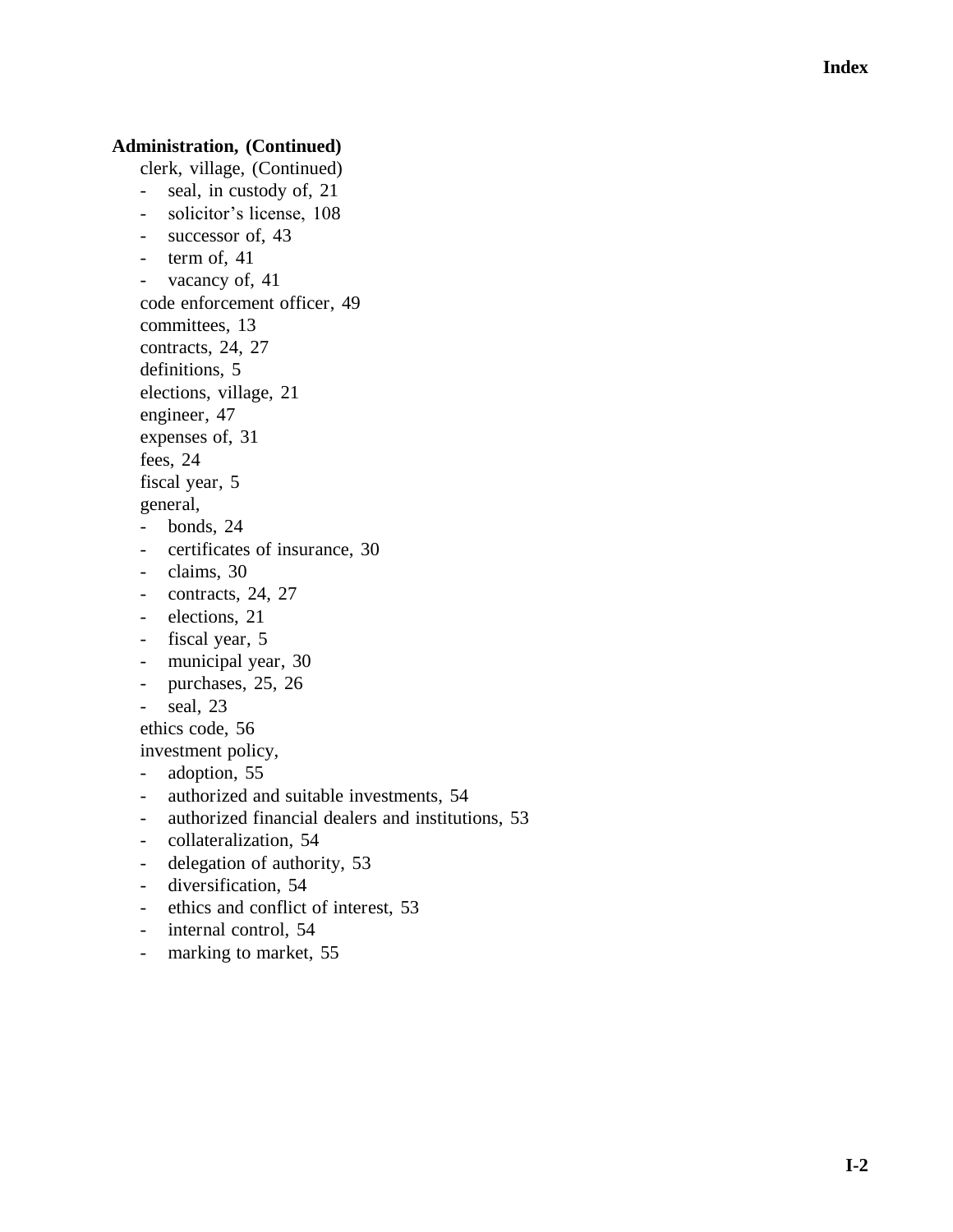## **Administration, (Continued)**

investment policy, (Continuedmaximum maturities, 51

- objective, 50
- performance standards, 52
- policy, 50
- prudence, 52
- reporting, 52
- safekeeping and custody, 55

- scope, 50

mayor,

- acting, 35
- appointments by,
	- attorney, 46 committees, 13, 14
	- officers, 23, 34
	- police chief, 702
	- vacancies in, 32
	-
- bond, 26
- business license commissioner, 38
- chief executive officer, 36
- conduct of officers, 37
- deciding vote by, 38
- designation of duties by, 37
- duties of, 38
- election of, 34
- formal occasions, 37
- health commissioner, 38
- local liquor commissioner, 38
- ordinances, 20, 21, 39
- presiding officer, 15
- pro-tem, 36
- raffle licenses, 119
- revoking business licenses, 105
- salary of, 49
- signature required of, 34
- street closing by, 776
- term of, 33
- tie-votes and, 38
- vacancy in, 32
- veto ordinance, 20
- voting by, 38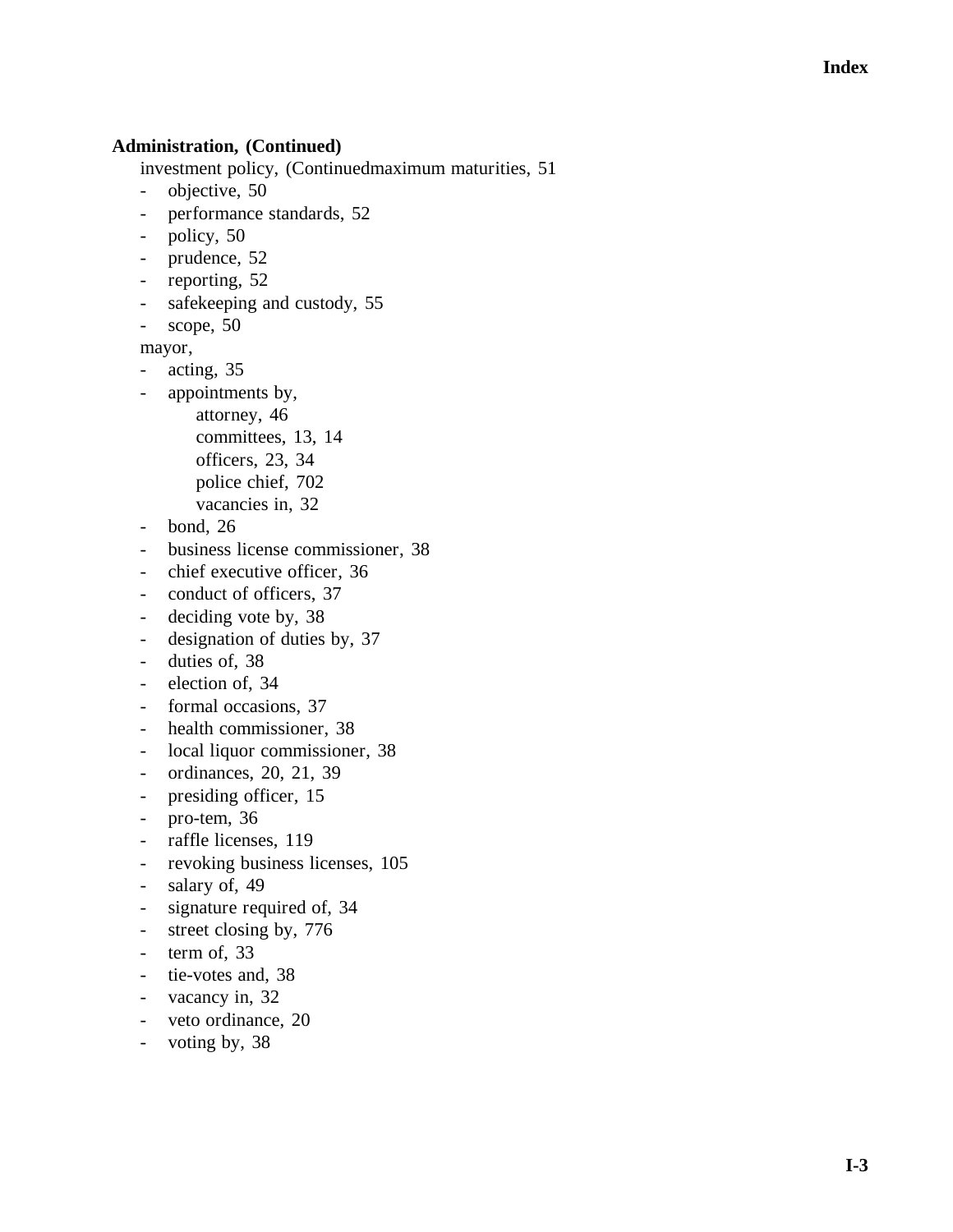## **Aministration, (Continued)**

meetings,

- absences from, 14
- quorum, 14
- refusal to attend, 14
- regular, 11
- special, 12
- time, 11
- motions, 17, 18
- municipal year, 30
- oath, 24

officers,

- appointment of, 23, 34
- fees, 24
- inspection of books, 24
- oath, 23
- qualifications for, 23, 25
- report of fees, 24
- successor delivery of books to, 24
- vacancy by removal, 36
- official records, 31
- ordinances,
- approval, 20, 21
- mayor votes on, 34
- penalty, 9, 10
- purchases, 25, 26
- quorum, 14
- rules, board,
- agenda, 18
- business, order of, 14
- call to order, 15
- censure, 18
- chair, decisions of, 15
- debate, 15
- members, duties of, 15
- motions, 16, 17, 18
- presiding officer, 15
- reconsideration, 18
- "rules of order" adopted, 18
- suspension of rules, 18
- visitors, 14
- salaries, 49

```
seal, 23
```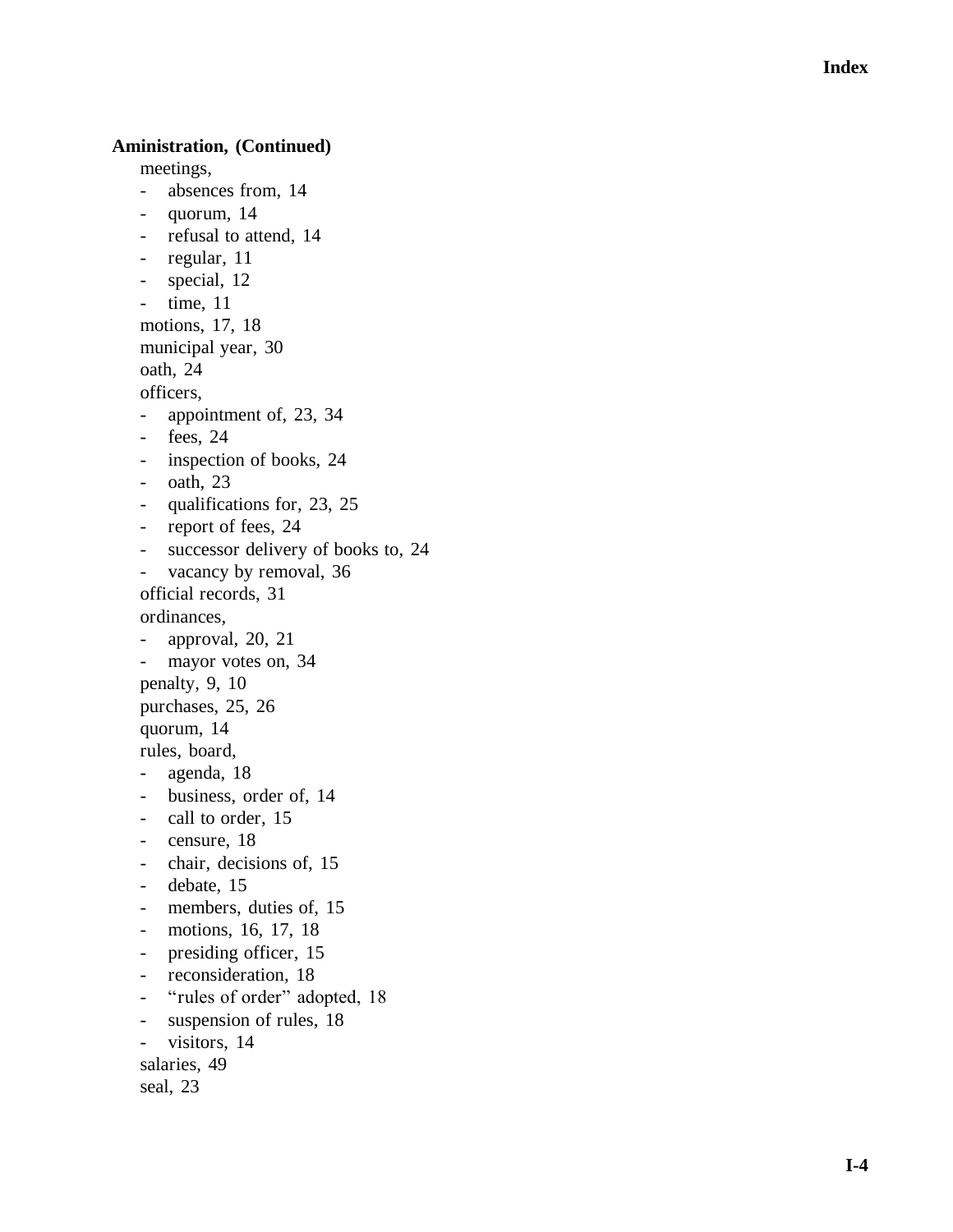## **Administration, (Continued)**

successor,

- books delivered to, 22 superintendent of water/sewer, (See Title) treasurer, village,
- accounts by, 41
- annual report of, 42
- appointment of, 41
- appropriations, 43
- bond of 41
- bookkeeping, 42
- delinquent officials, 42
- deposit of funds, 43
- finance committee, 40
- finance department established, 40
- investments by, 43
- official depositories, 43
- payments by, 40
- personal use of funds, 41
- reports, 42
- separate funds by, 41
- special assessments, 42
- special funds of, 42
- statements by, 42
- vacancy in, 40
- warrant register, 41
- warrants by, 41
- year-end financial report, 42
- trustees, board of,
- censure, 18
- committees of, 13, 14
- compensation, 49
- meetings of, 10
- ordinances of, 19, 20
- quorum, 14
- rules of, 14-18
- vacancy, 12, 13, 31
- water clerk, 48

#### year,

- fiscal, 5
- municipal, 30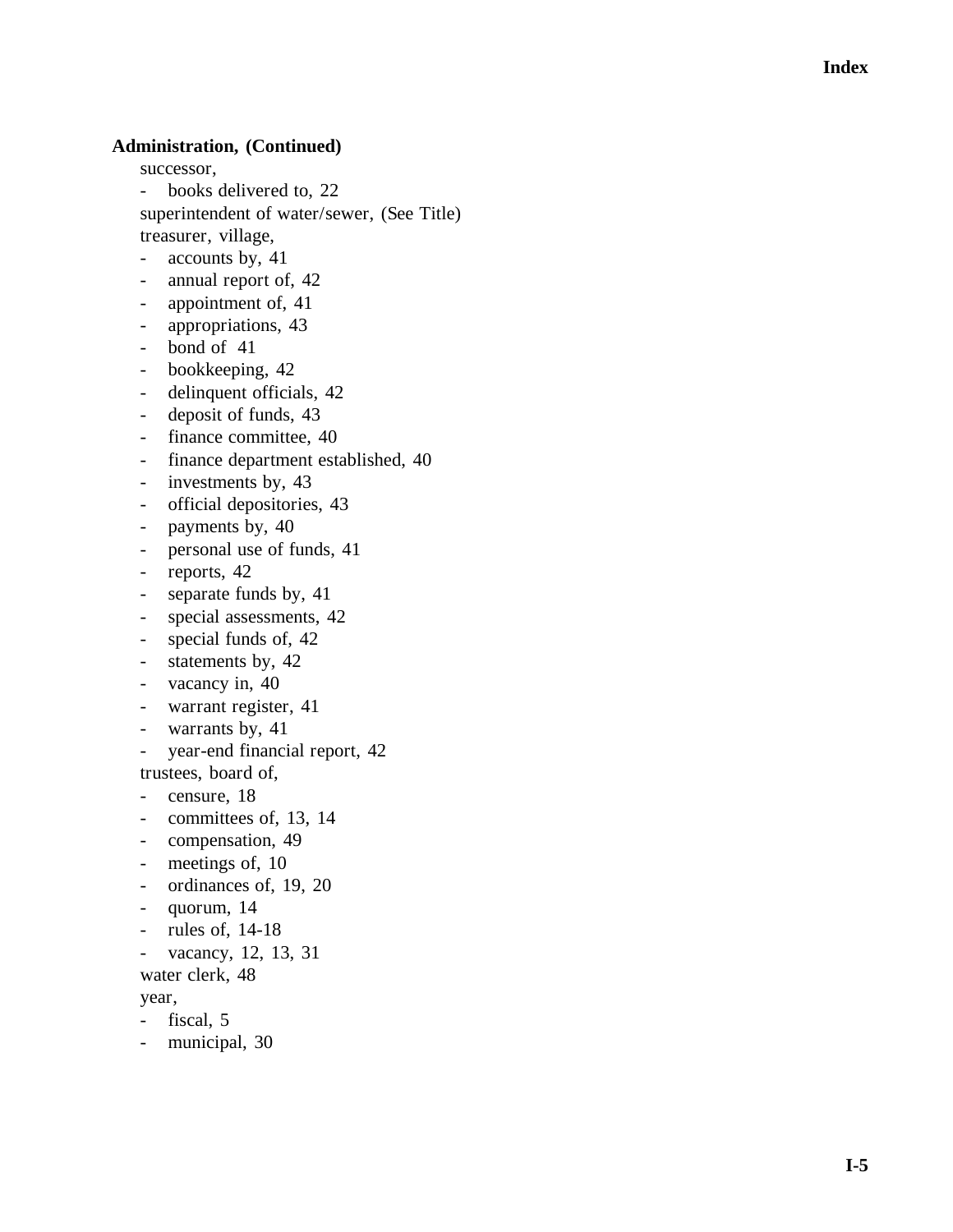# **Advertising,**

on trees, 779 over streets, 776 posters on streets, 777

# **Animals,**

dogs,

- bites by, 67
- certificate from veterinarian, 63
- citation of owner, 64
- definitions, 58
- disposition of nuisances, 66
- duration of inoculation, 63
- exhibition of certificate, 63
- female at large, 66
- female dog with other dogs, 66
- impoundment of, 65, 66
- inoculation of, 63
- name tags, 64
- notice and citation to owner, 65
- obstructing poundmaster, 65
- payment for impoundment, 66
- redemption of, 63
- registration, 64
- restraint of, 65
- tag specifications, 63
- unlicensed, 63
- village pound designated, 66

general regulations,

- animals,

cruelty to, 59 prohibited, 59

- dangerous, 58
- 
- definitions, 58
- general regulations, (Continued)
- exhibiting wild or vicious animals, 61
- health hazard, 61
- injury to property, 60
- keeping barking dogs and crying cats, 60
- limitation, 61
- manner of keeping, 60
- penalty, 8
- title, 58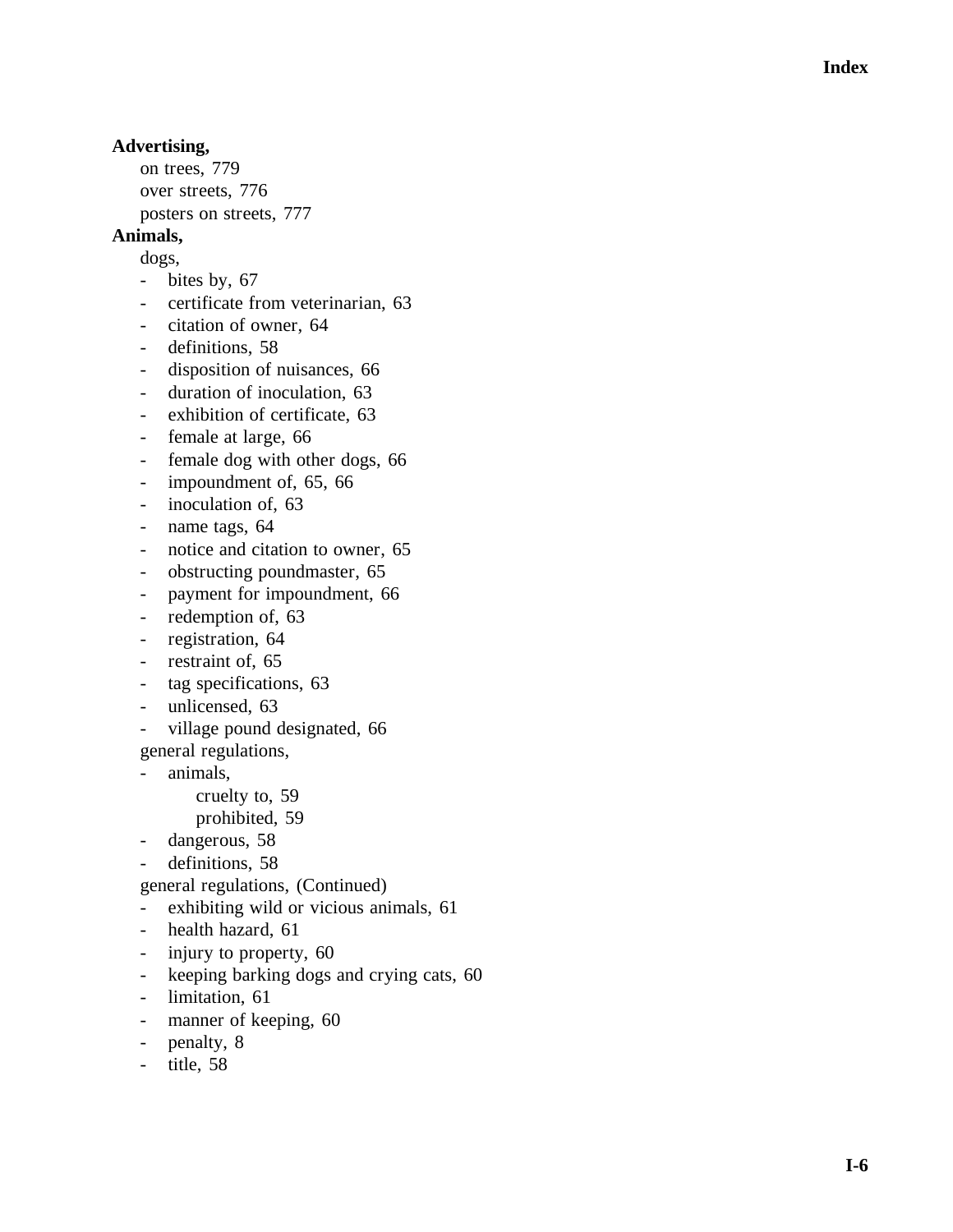## **Animals, (Continued)**

pit bull dogs,

- confinement of, 72
- definitions, 70
- exceptions for, 74
- failure to comply, 75
- fighting prohibited, 74
- impoundment of, 74
- irreputable assumptions, 74
- keeping of, 71
- legislative intent, 70
- licensing of, 71
- offspring of, 71
- penalties, 75
- redemption of impounded dog, 74
- reporting requirements, 74
- revocation of license, 74
- running at large, 71
- sale or transfer of, 71
- sign required for, 73

vicious and dangerous dogs,

- definitions, 70
- impoundment of, 70
- injunction, 71
- inspection of premises, 71
- leaving premises, 70
- liability of owner, 71
- penalties for, 8, 75
- responsibility of owner, 71
- unlawful to maintain, 71

#### **Assemblies,**

permitting, 651 unlawful, 651 **Attorney, Village**, 44

# **- B -**

**Banks**, 43 **Boards and Commissions,** plan commission, - established, 76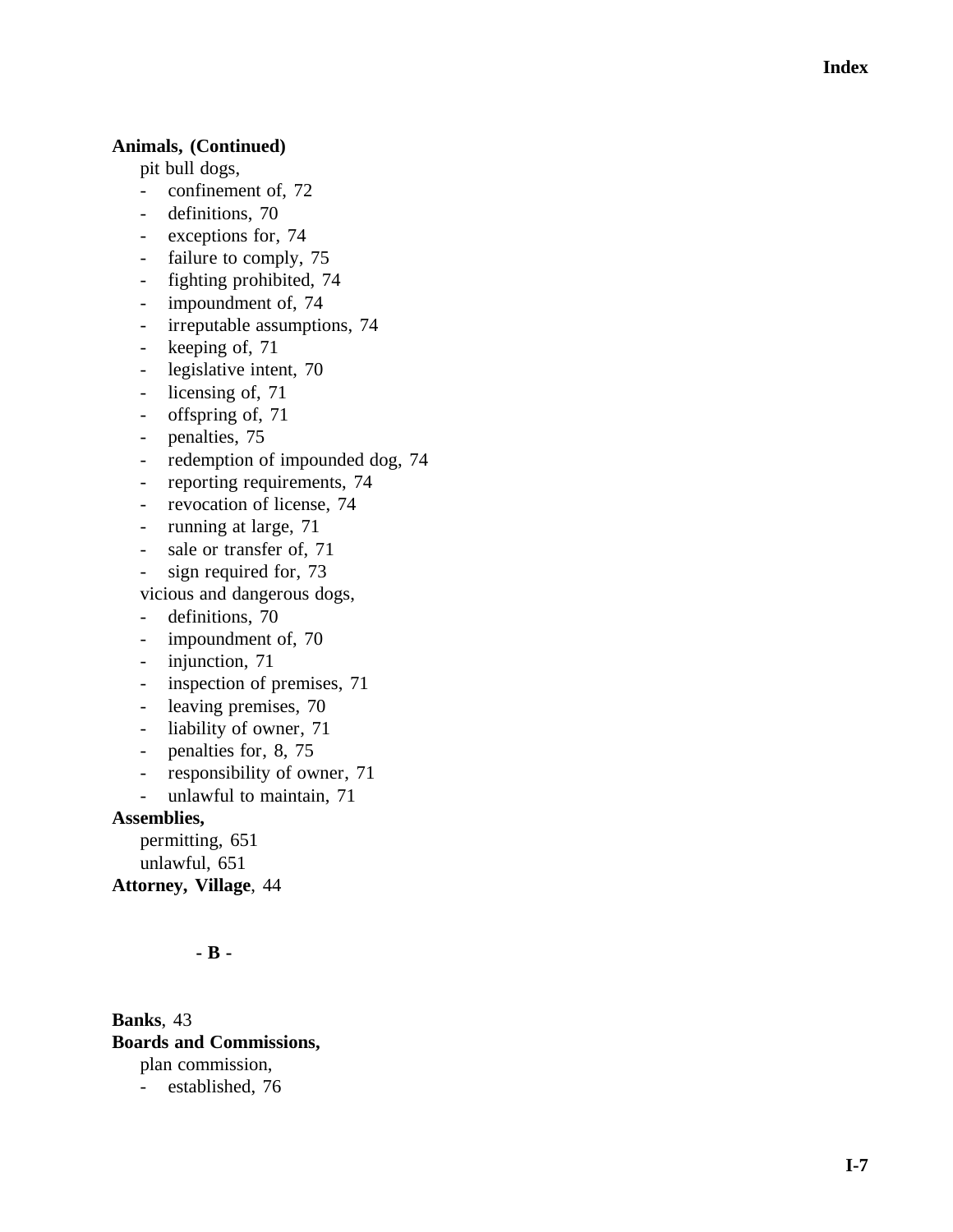# **Boards and Commissions, (Continued)**

plan commission, (continued)

- expenditures, 78
- improvements, 78
- membership, 76
- official map, 77
- powers and duties, 76
- procedure, 76
- purposes, 78
- term of office, 76

**Bonds,** 24

#### **Building As Nuisance,**

attorney's duties, 609 condition of, 609 dangerous, 609 defined, 609 demolition of, 609 liens, 609 notification, 609 standard of repair, 609 time limit, 609 unsafe, 609 vacation, 609

# **Business, (Code)**

administration of,

- applications for, 100
- building and premises, 102
- business vehicle sticker, 106
- commissioner, 35
- generally, 102
- licenses,

appeal, 106 fees for, 101 form of, 100 inspections, 104 investigations of, 100 nuisance, 102 person subject to, 100 posted, 106 suspension or revocation, 105 termination of, 102

- location of, 102
- nuisances prohibited, 102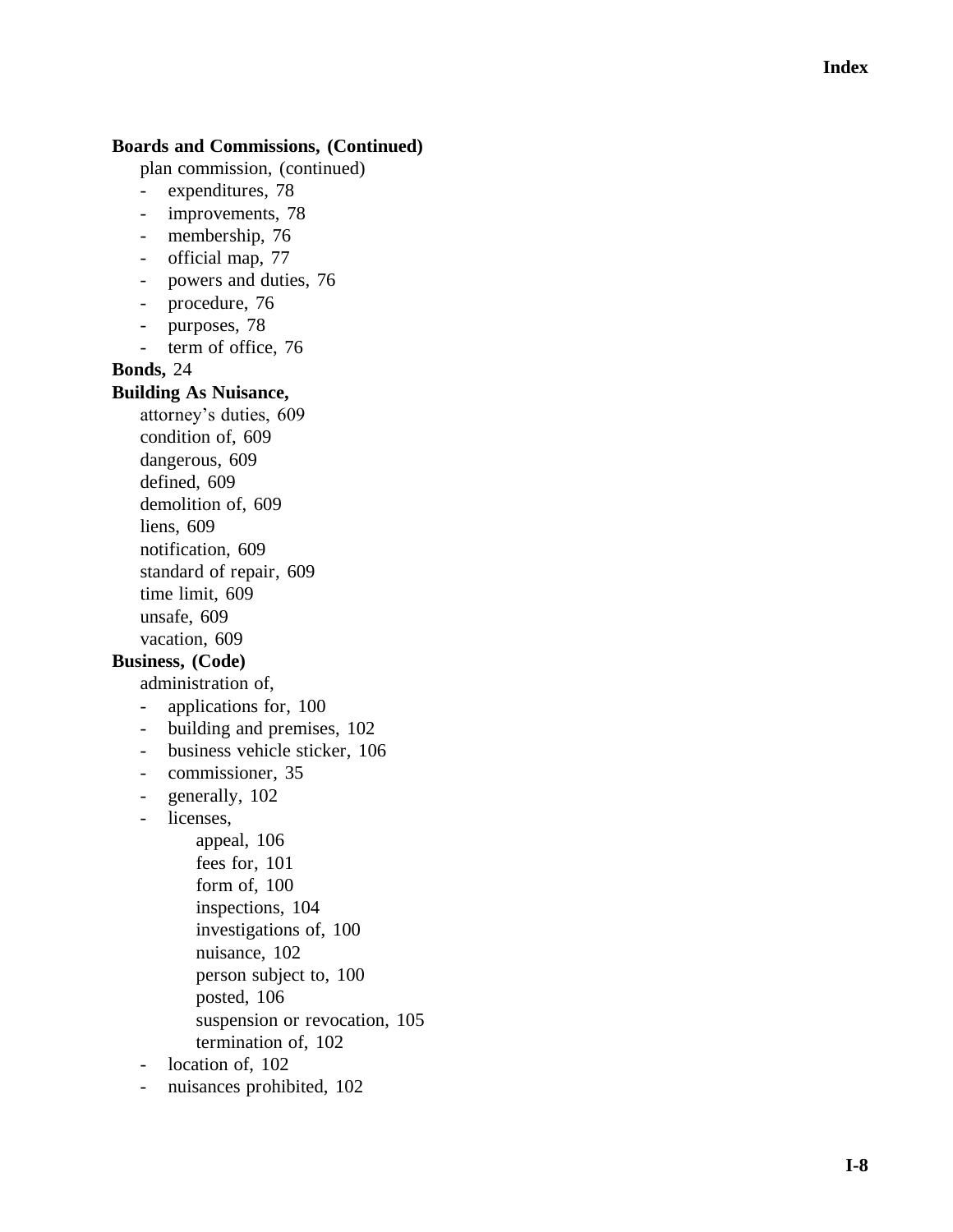## **Business, (Code), (Continued)**

- refuse disposal, 103
- working conditions, 103

adult use licensing and regulation,

- adult entertainment cabarets, restrictions, 131
- business records, 130
- definitions, 124
- expiration of license, 129
- fees, 129
- hours of operation, 131
- inspection, 129
- investigation, 131
- issuance of license, 128
- license required, 126
- liquor, 130
- liquor license, 131
- purpose, 124
- revocation, 130
- suspension, 129
- transfer of license, 130
- video viewing booths restrictions, 131

coin -operated machines,

- definitions, 114
- fees for, 115
- inspection, 114
- licenses for,

application, 114

- approval, 115
- display of, 115
- required, 114

junk dealers,

- application for, 117
- definitions of, 116
- license for,

disqualification, 117

fee, 118

- required, 117
- minors and, 118
- physical requirements, 116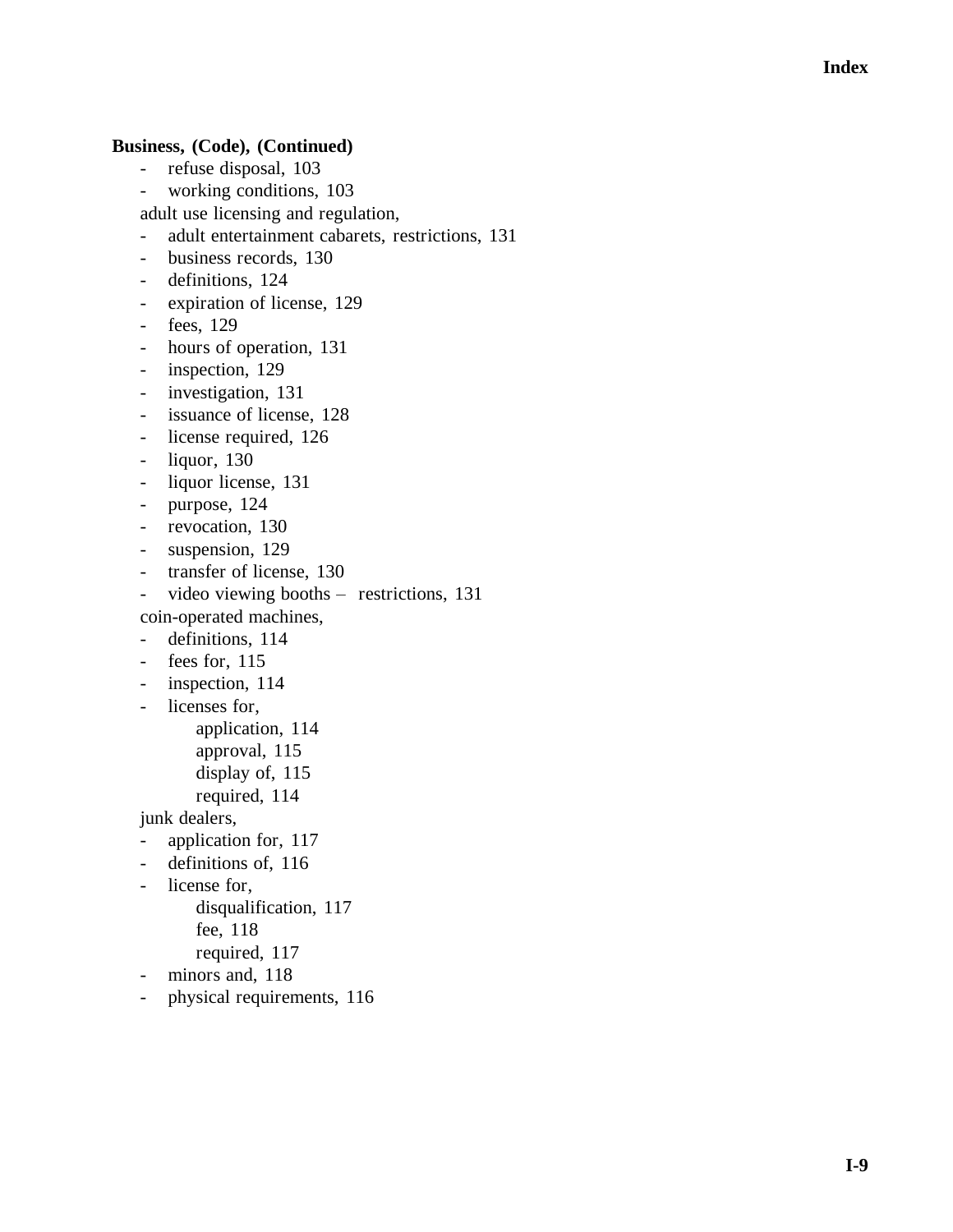## **Business, (Code), (Continued)**

peddlers,

- application, 112
- definitions, 112
- farmers excluded, 113
- fees, 113
- hours, 112
- investigation, 112
- license for, 112
- municipalities,
	- previous, 112
- photographs of, 113
- police action, 112
- residence of, 112
- revocation, 113
- unwanted, 113

penalty ,

- business registration, 132
- violation, 132

raffle regulations,

- administration of, 119
- definitions for, 119
- fees, 122
- licenses for,

application for, 120

fees, 122

issuance of, 121

prohibited, 121

- required, 119
- term of, 122
- limited construction, 123
- prohibited licenses, 121
- records, 122
- restrictions on, 121

solicitors,

- application, 107
- charitable, 109
- definitions, 107
- duty, 110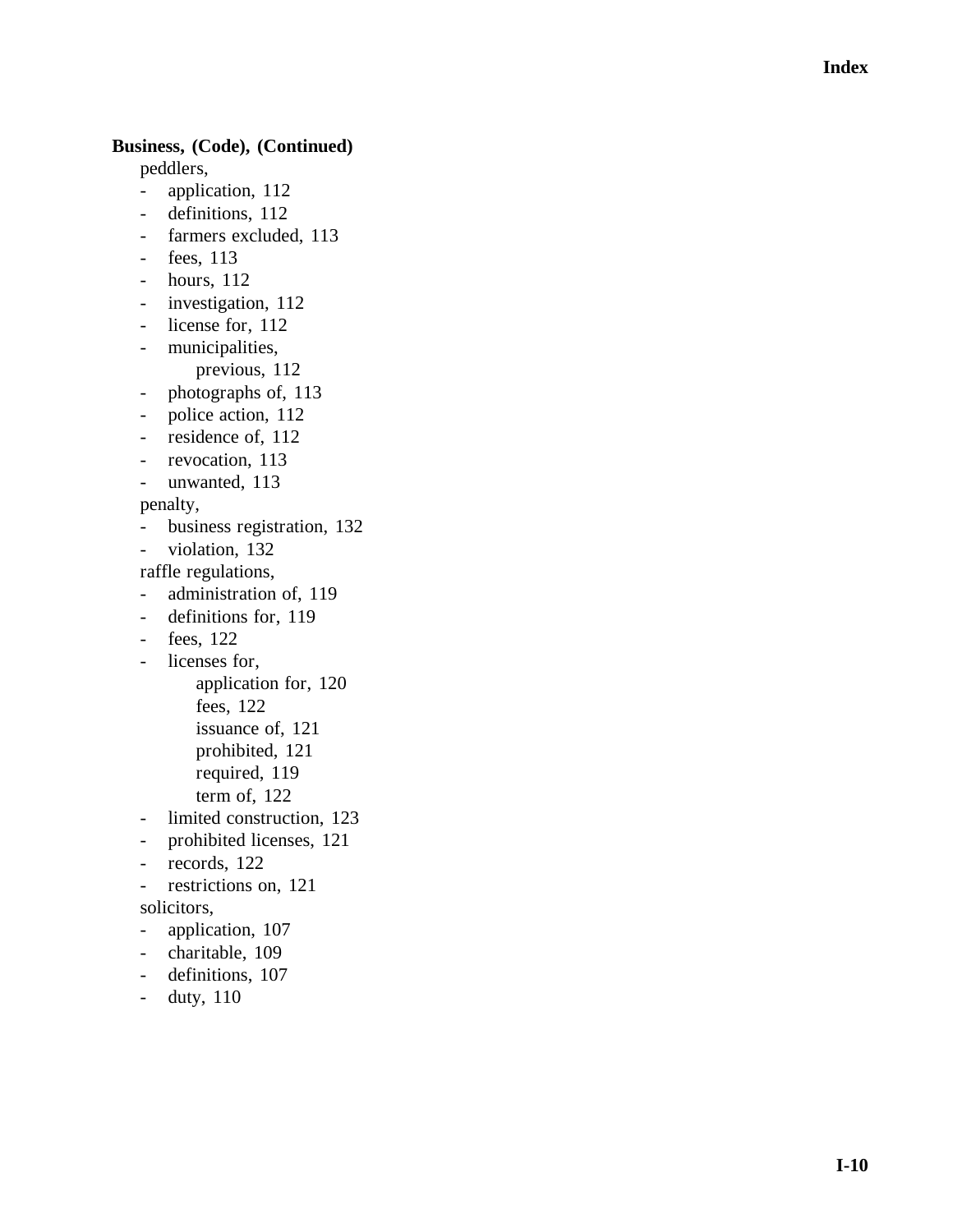#### **Business, (Code), (Continued)**

- license for,
	- fees for, 111 issuance, 108 revocation of, 108 uninvited, 11 0
- policy, 109
- public highways, 110
- registration as, 107
- regulating, 109
- time limit, 110

working conditions, 103

#### **- C -**

**Cable Television,** 200 **Chief of Police, (See Police Department) Civil Emergency** , curfew declared, 700 declaration of, 700 definitions, 700 effectiveness, 701 mayoral orders for, 700 notification, 701 **Claims against Village**, 31 **Clerk, Village,** bond of, 25 business licenses, 100 certificate, 4 delivery of licenses, 3 9 delivery of papers, 38 deputy clerk for, 40 election of, 37 licenses issuance, 39 minutes, 38 notice to appointed officials, 40 oaths administered by, 39 ordinances, 38 other duties, 40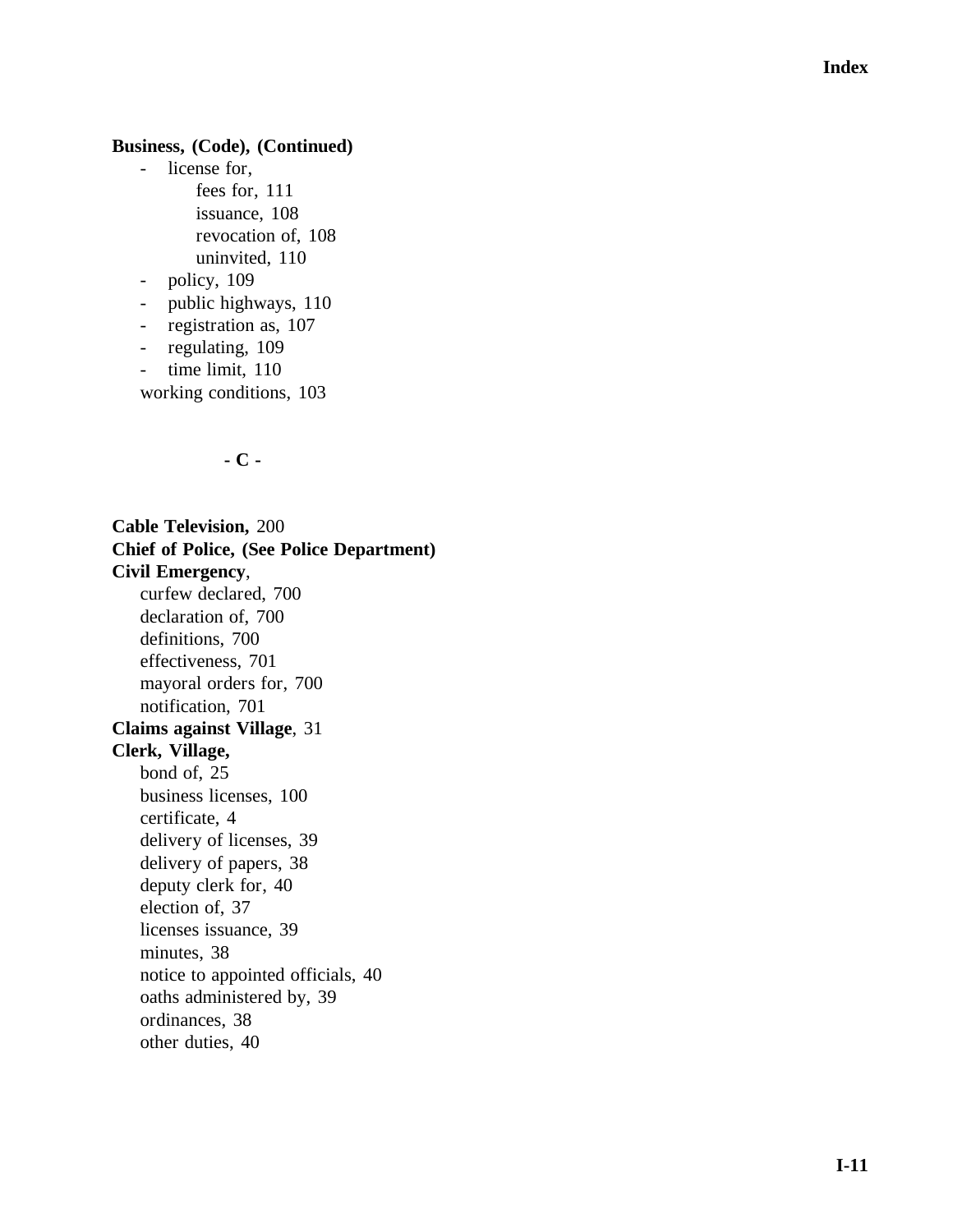#### **Clerk, Village, (Continued)**

peddler's licenses, 112 preparation of commissions, 38 raffle licenses, 119, 120 reports by, 39 seal, in custody of, 21 solicitor's license, 107 successor of, 39 term of, 37 vacancy of, 37 **Contracts**, 26, 28 **Culverts in Streets,** application for permit, 792 backfill cost, 793 installation cost, 793 obstruction of drain or storm sewer, 792 permit for culvert, 792 replacement cost, 793 termination of permit, 792 type of culvert, 792 **Curbs and Gutters,** 790 **Curfew**, 655

#### **- D -**

**Definitions,** 5, 6, 7, 8 **Disorderly Conduct**, 662 **Disturbing peace**, 651 **Dogs,** (See Animals) **Driveways,** bond required, 794 breaking curb, bond required, 794 fee, 794 grade surface, 794 permit required, 794 repair, 794 rock for driveways, 794 specifications, 794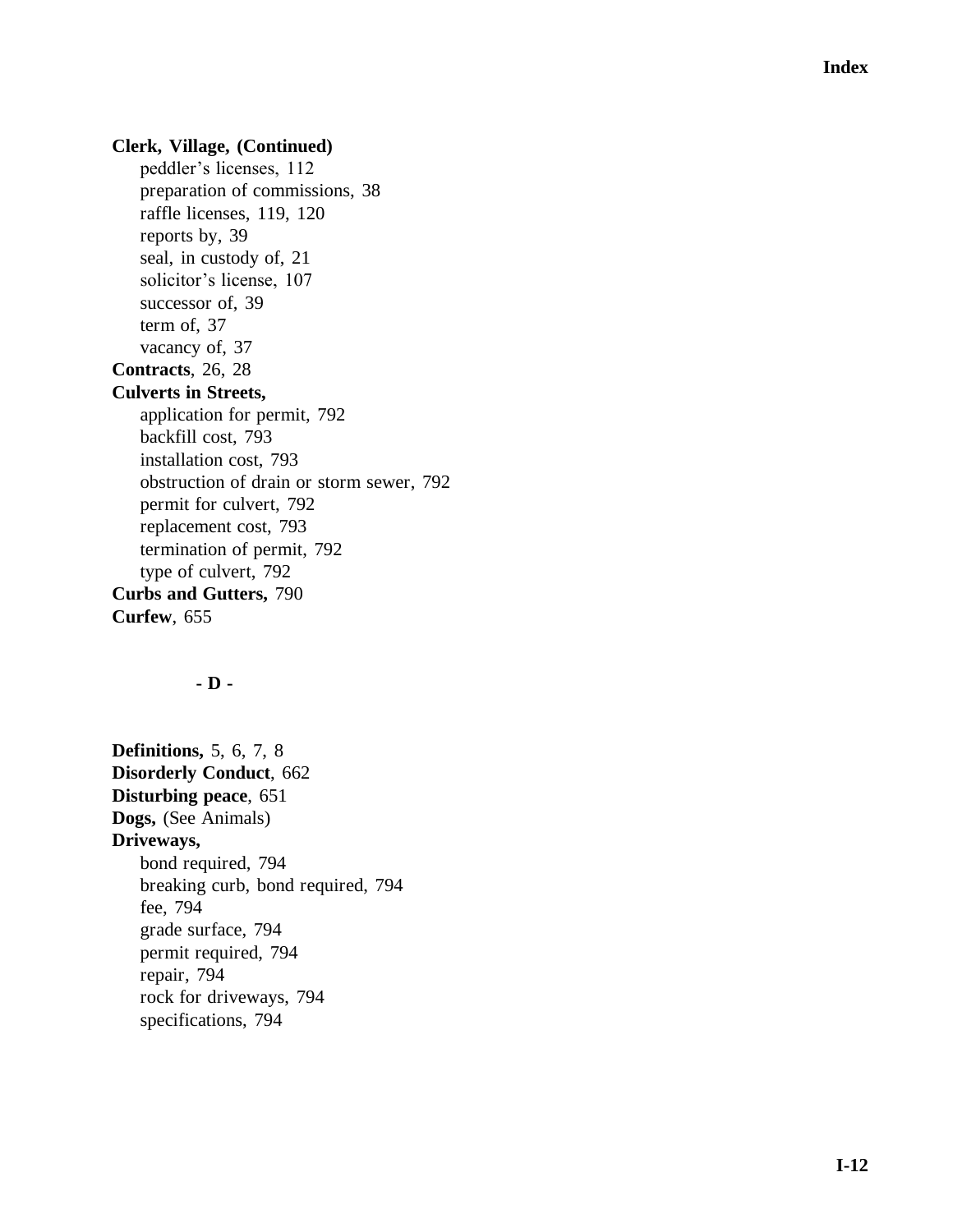**- E -**

# **Elections**, 21

**Emergency Services and Disaster Agency (ESDA),** appropriations and levy of tax, 713 authority to accept services, gifts, grants or loans, 713 communications, 712 compensation, 715 definitions, 707 emergency services and disaster agency, 708 emergency services and disaster powers of the mayor and appointed trustee, 709 emergency termination or reduction of electrical service, 715 financing, 710 immunity, 712 limitations, 707 local disaster emergencies, 711 mutual aid arrangements between political subdivisions, 711 no private liability, 714 orders, rules and regulations, 713 penalty, 715 personnel oath, 715 policy and procedures, 706 professions, trades and occupations, 712 severability, 714 succession, 714 testing of disaster warning devices, 711 utilization of existing agency, facilities and personnel, 713

# **Employees,**

personnel rules,

- absence without leave, 303
- accidents, 301
- applicability, 300
- appointments, 300
- definitions, 300
- dismissal, 301
- dues and checkoff, 301
- employment, 300
- grievance, 302
- holidays, 305
- leave of absence, 303
- military leave, 302
- organizations, 302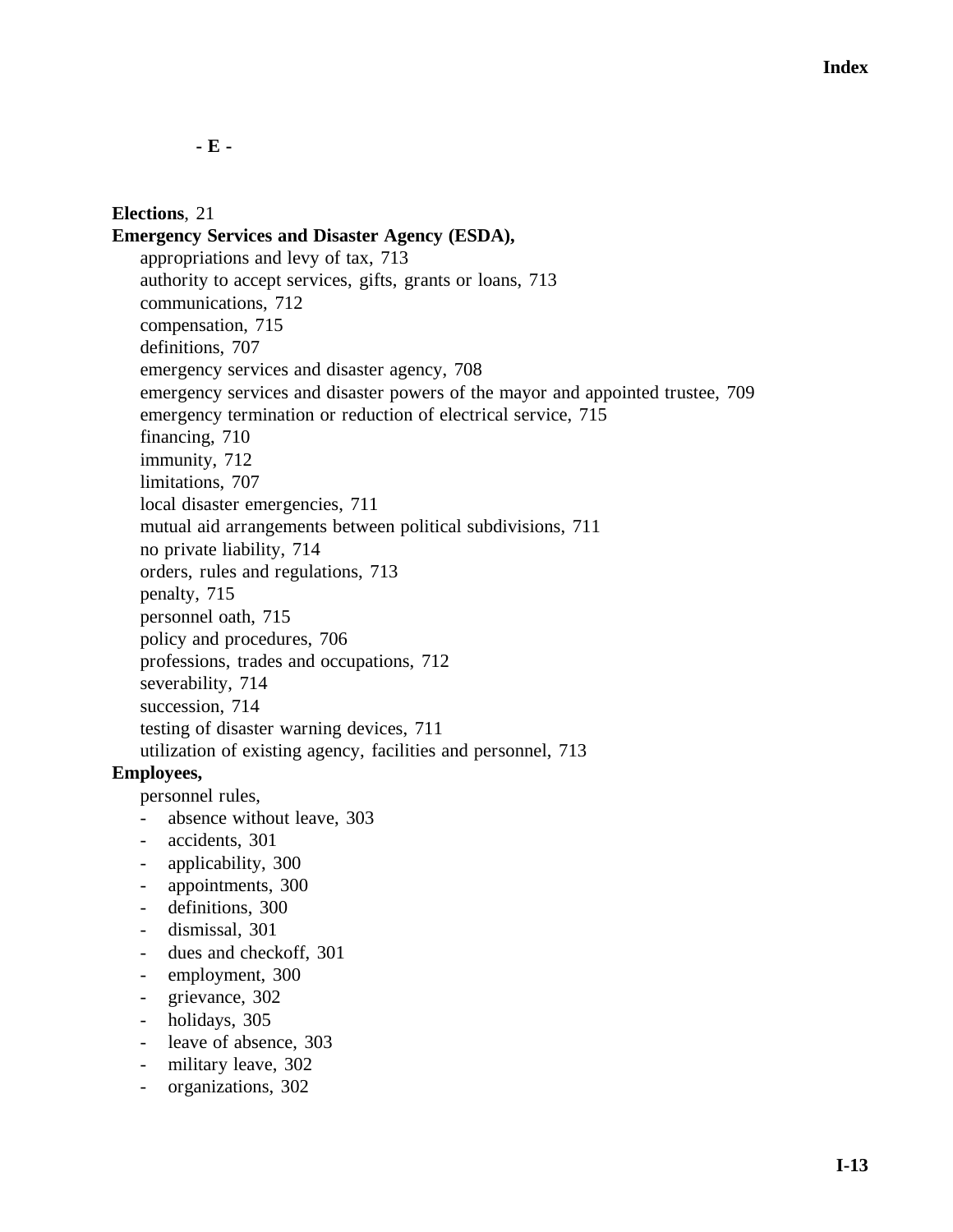#### **Employees, (Continued)**

Personnel rules, (continued)

- outside employment, 301
- overtime, 304
- pay review, 306
- physical examination, 300
- probationary period, 301
- residency, 301
- resignation, 304
- sick leave, 303
- special leave, 303
- strike, 302
- terminal pay, 305
- traveling expense, 304
- vacation, 305
- work days and work week, 304
- sexual harassment policy,
- complaint procedure, 308
- discipline/sanctions, 309
- education/training, 309
- legal rights under law, 310
- prohibited conduct, 307
- statement of policy, 307

#### **Engineer, Village,** 47

#### **Excavations in Streets,**

abandonment of substructures, 784 applications, 781 backfilling, 787 bond, 781 breaking through pavement, 786 clean -up, 785 clearance for vital structures, 783 deposit, 781 depth of structures, 786 emergency action, 788 fees, 781 inspections, 788 liability of persons in village for damage, 789 location records, 789 manner of excavating, 782 noise, dust and debris, 788 permit required, 781 placement of excavated material, 785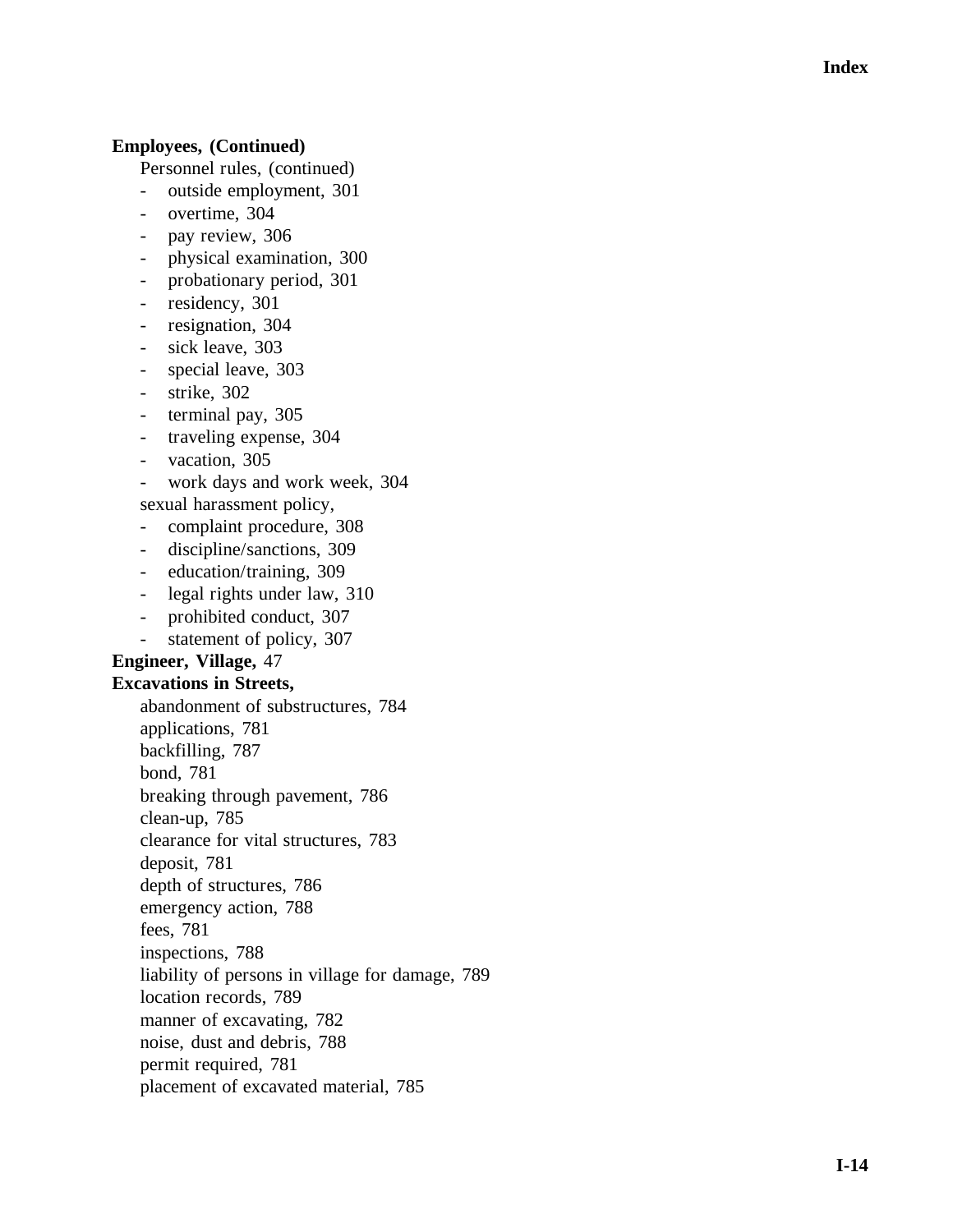#### **Excavations in Streets, (Continued)**

preservation of monuments, 788 prompt completion of work, 787 protection of adjoining property, 784 protection of traffic, 783 protection of watercourses, 786 protective measures and routing of traffic, 783 relocation and protection of utilities, 784 restoring surface, 782 sidewalks, 782 supervision, 782 trenches in pipe laying, 787 tunneling, 783 urgent work, 788

**- F -**

**Fair Housing Code**, definitions of, 340 penalty, 342 policy declarations, 340 unlawful practices, 341 **Filth**, 600 **Firearms,** 654 **Fiscal year**, 5 **Freedom of Information,** certain information exempt from inspection and copying, 382 definitions, 380 dissemination of information about public bodies, 383 extension of time limit; notice, 381 fees, 381 granting of request, 383 individual policy protected, 380 list of categories of records, 384 notice of denial of request; appeals, 382 policy, 380 procedure for inspection, 383 public records available, 380 requests to be in writing, 380 time limit for compliance, 381 unduly burdensome request, 382 written request not required for certain documents, 383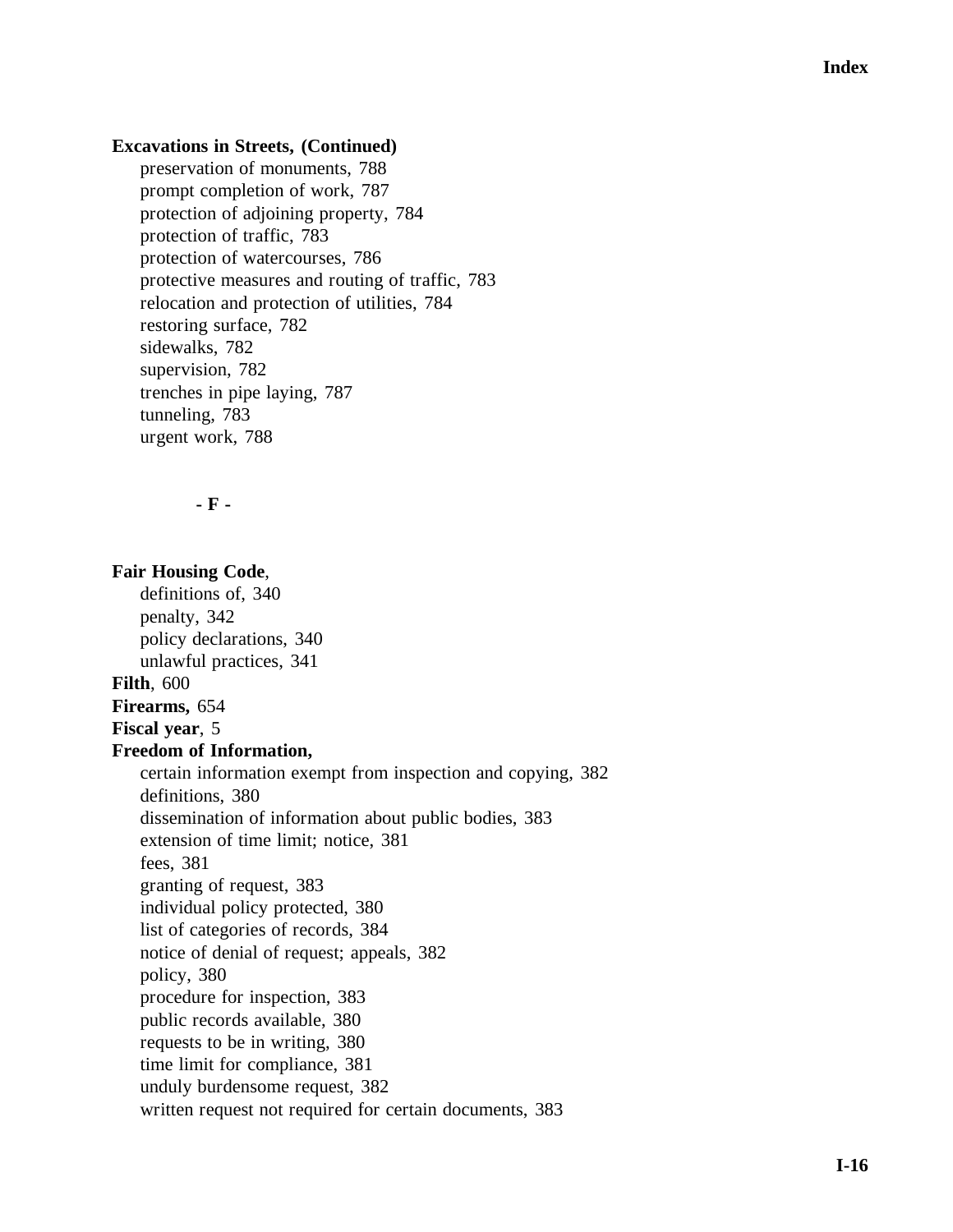**- G -**

# **Garbage**,

generally,

- character; trucks; cleaning, 400
- citizen responsibility, 401
- collector's license, 402
- definitions, 400
- nuisance, 402
- parked garbage trucks, 401
- penalty, 402
- placing of containers, 401
- regulations, 400
- size of containers, 402
- washing of truck, 401
- windblown garbage unlawful, 401

## **- I -**

#### **Inoperable Vehicles,**

declaration of nuisance, 608 definitions, 608 exclusions, 608 notice to owner, 608

## **- J -**

# **Junk Dealers,**

application, 117 definitions, 116 disqualification, 117 fee for, 118 license, 117 license required, 117 minors, 118 physical requirements, 116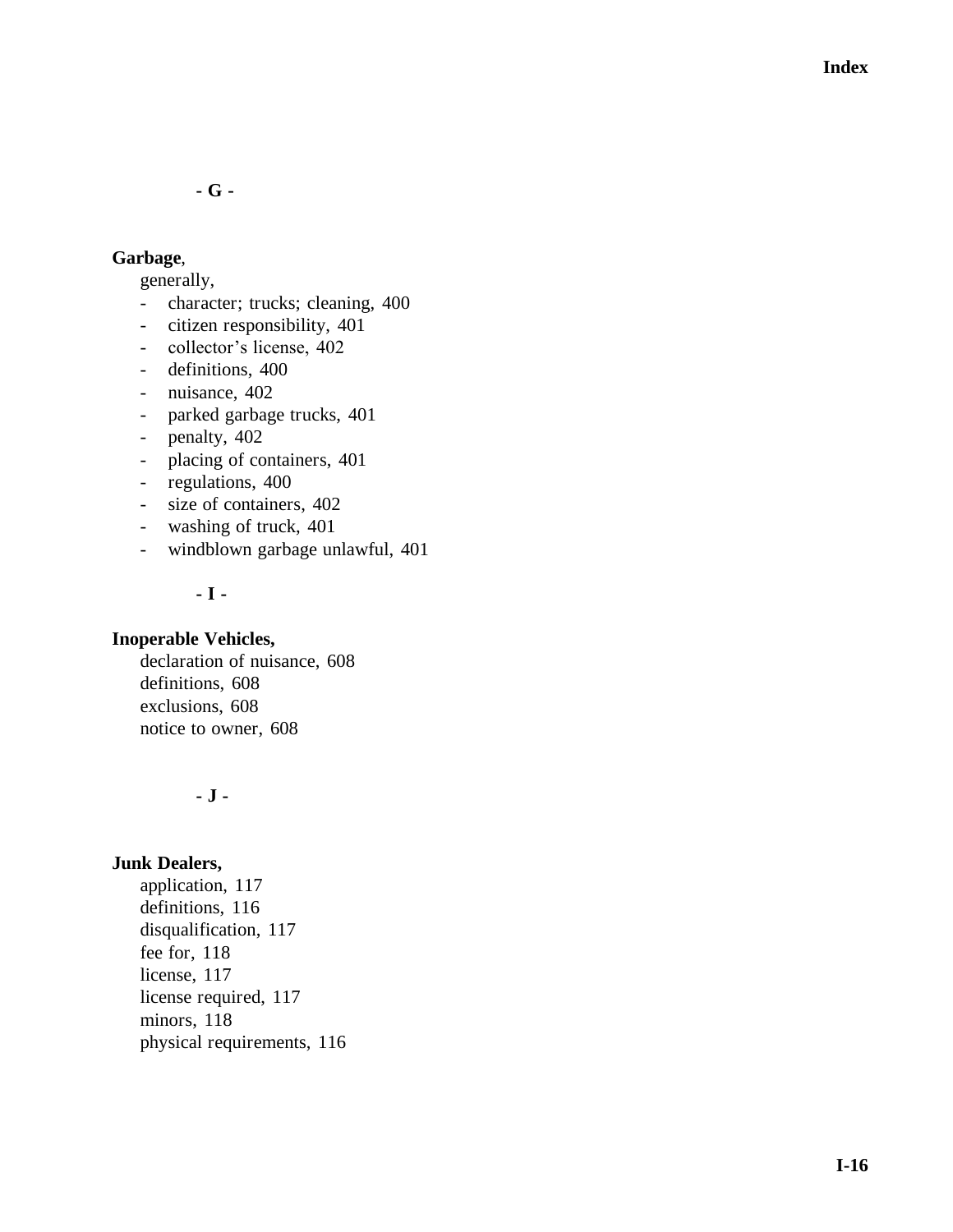**- L -**

#### **Licenses,**

business, 100 coin -operated machines, 114 junk dealers, 116 peddlers, 112 raffles, 119 solicitors, 107

#### **Liquor,**

defined, 500

licenses,

- annual fees, 507
- applications, 504
- classes, 507
- display of, 510
- dramshop insurance, 510
- examination of applicant, 505
- limitation of, 509
- nature of, 509
- prohibited licensees, 505
- record of, 510
- required, 504
- term, fee submitted in advance, 507

regulations,

- books and records, 518
- change of location, 513
- diseased employees, 515
- disorderly house, 516
- election days, 514
- exclusionary provision, 518
- false identification, 519
- gambling, 516
- happy hour restrictions, 511
- health permit, 515
- hours, 511
- identification required, 517
- inspections, 518
- liquor in vehicles, underage, 514
- open liquor, 514
- peddling, 516
- persons selling liquor, 516
- posting warning, 517
- prohibited locations, 513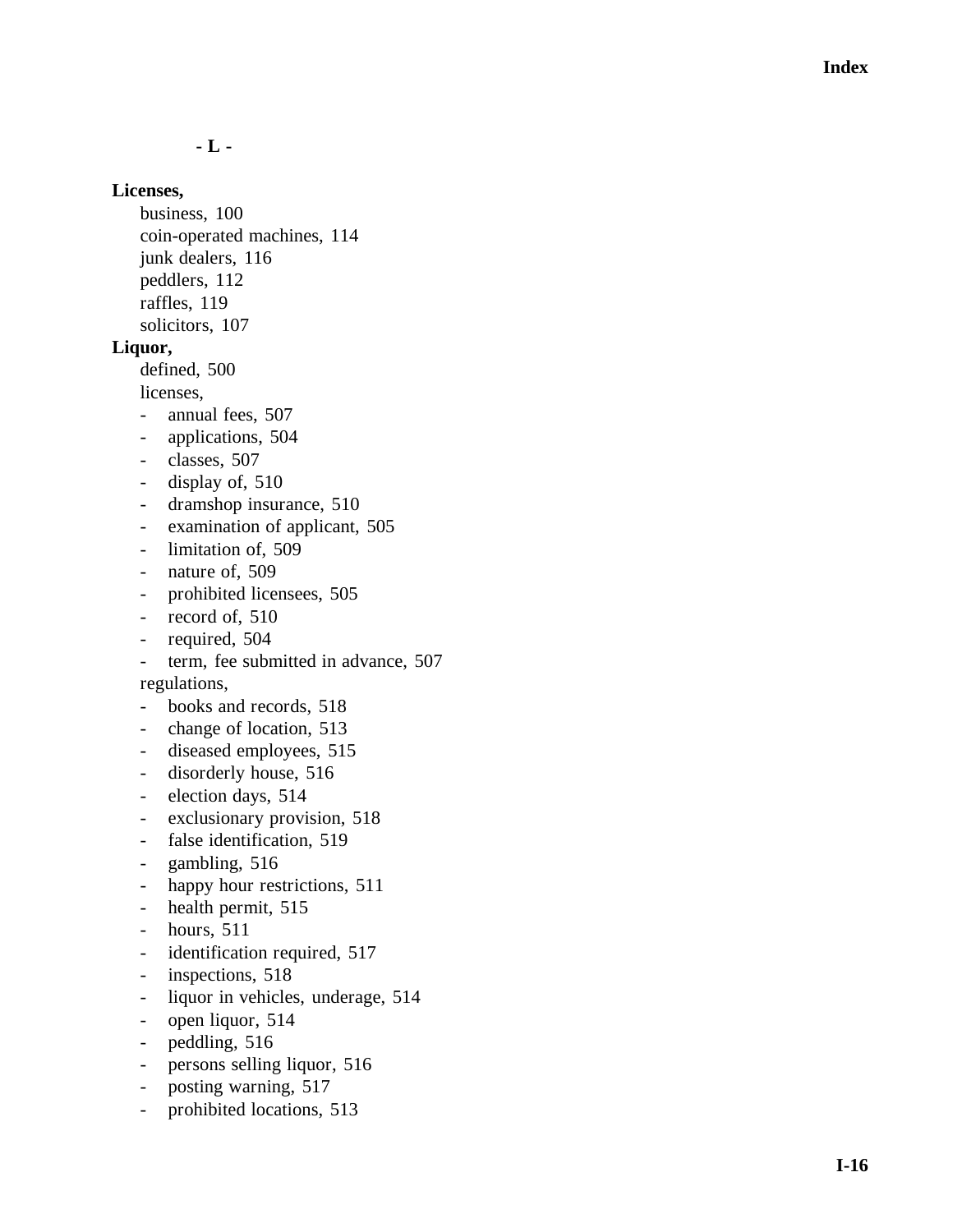- prohibited sales, 516
- renting hotel rooms for drinking, 520
- residential drinking, 520
- restricted residential areas, 514
- restrictions on licensee, 518
- sanitary conditions, 515
- selling false identification, 519
- stores selling school supplies, lunches, etc., 513
- transfer of identification card, 517

regulations, (continued)

- transporting in vehicles, 514
- underaged drinking on streets, 519
- underaged, entry on licensed premises, 517
- unlawful acts, 514
- unlawful entertainment, 515
- unlawful purchase, 517

violations and penalties,

- abatement of place used in violation 522
- acts of agent or employee liability; knowledge, 521
- appeal limitations for subsequent violation, 524
- appeals from order of liquor commissioner, 524
- complaint by residents, 522
- misbranding, 521
- owner of premises permitting violation, 521
- penalty, 524
- revocation of license after conviction, 521
- revocation of license when employee convicted, 521
- revocation of licenses, 522
- revocation or suspension of local license; notice and hearing, 523
- subsequent violations in a year, 524
- use of premises for one year after revocation, 522

#### **Litter Code**,

air craft, 667 construction sites, 668 definitions of, 666 handbills, 667 loading docks, 668 owner to maintain private premises, 666 parks, 667 parking lots, 668 posting notices, 668 prohibited, 666 receptacles for, 667 scattering of, 666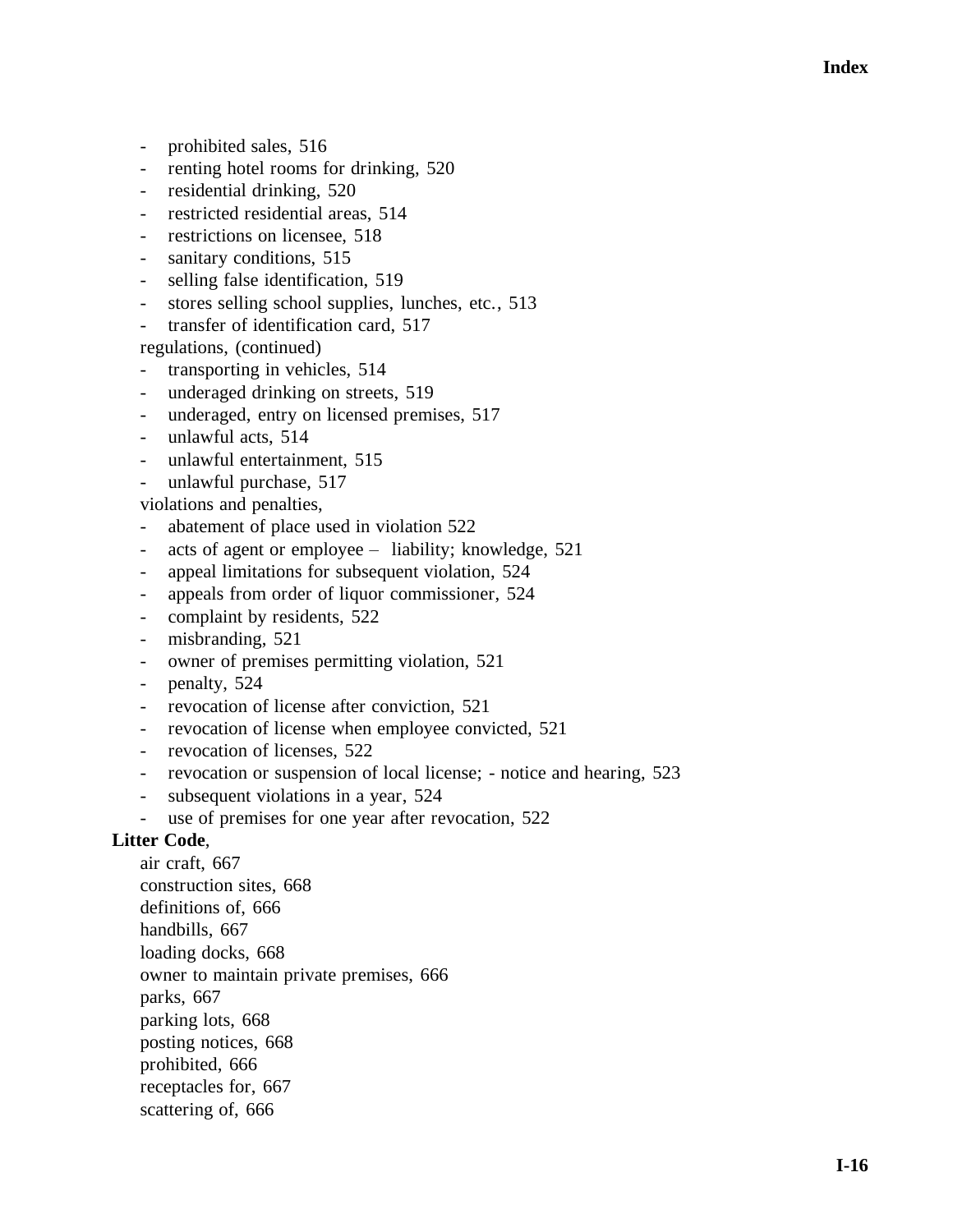# **Litter Code (Continued)**

sidewalks from, 666 vehicles, 663 village clearing, 669

#### **- M -**

#### **Mayor,**

acting, 32 appointments by, - attorney, 45 - committees, 13, 14 - officers, 23, 24 - police chief, 702 - vacancies in, 34 bond, 25 business licenses, 37 chief executive officer, 35 conduct of officers, 36 deciding vote by, 37 designation of duties by, 36 duties of, 36 election of, 32 formal occasions, 36 health commissioner, 37 local liquor commissioner, 37 ordinances, 20, 21 pro -tem, 34 raffle licenses, 119 revoking business licenses, 105 salary of, 47 signature required of, 35 street closing by, 776 term of, 33 tie -votes and, 37 vacancy in, 34 veto ordinance, 20 voting by, 37 **Mobile Housing,** general provisions,

- definitions, 551
- fire extinguishers, 554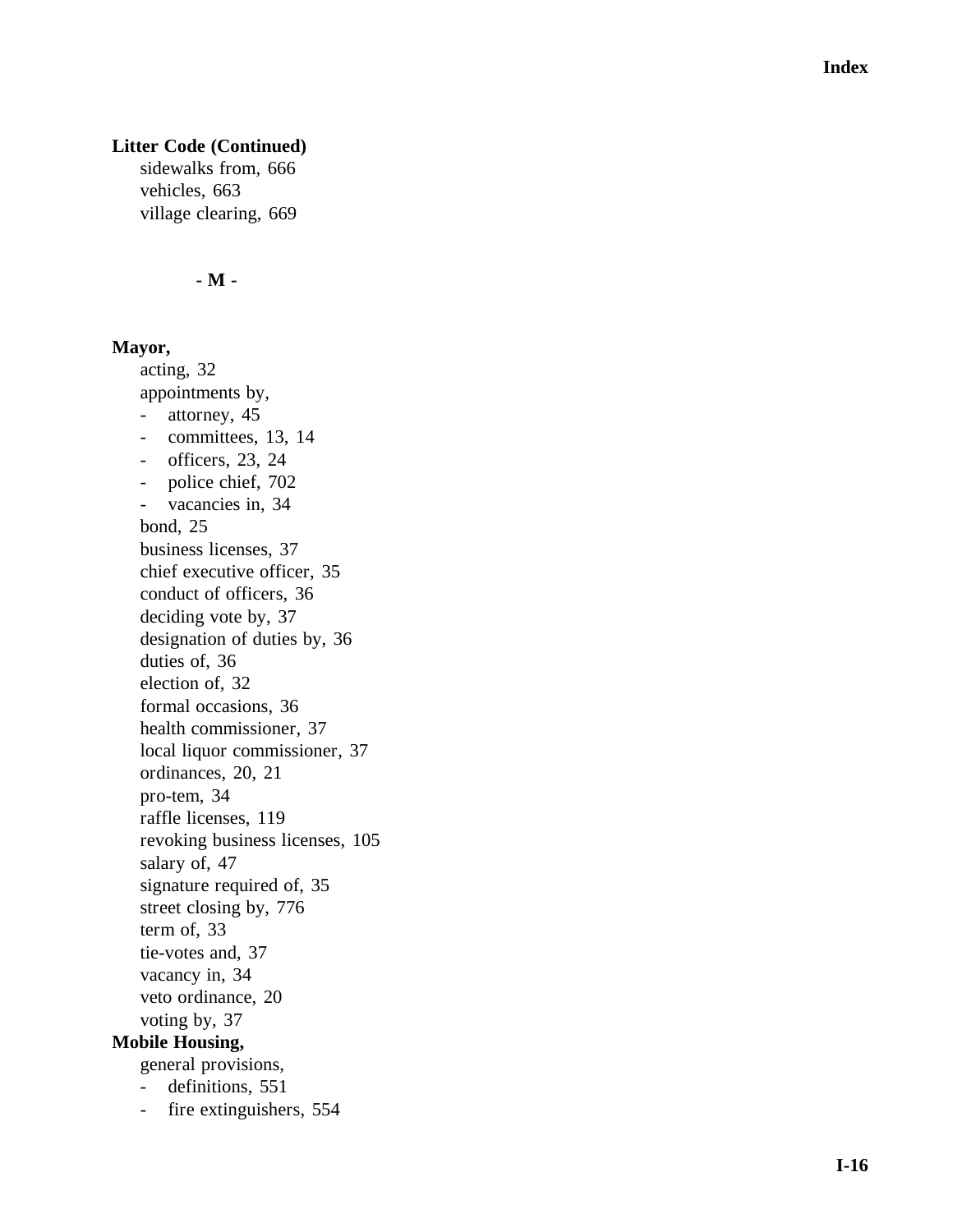# **Mobile Housing, (Continued)**

general provisions, (continued)

- Illinois department of public health regulations, 554
- inspection, 554
- national safety standards, 554
- off-street parking, 554
- owner occupied, 554
- skirting, 554
- state requirements adopted by reference, 553 immobilized mobile homes,
- concrete pads, 556
- dependent mobile home, 556
- existing mobile homes, 555
- immobilized mobile homes, 555
- limit of units, 556
- lot size, 556
- mobile homes real estate tax, 556
- mobile homes; size, 555
- percentage of lot coverage, 556
- permit required, 555
- site, 556

mobile home parks

- administration requirements,
	- compliance with statutes, applicability of article, 557
		- inspection of mobile home park, 558
		- local government requirements, 556
		- permit required, 558
		- permits, 557
		- planning, 557
	- violation proceedings, 558
- design and construction requirements,
	- application, 559
	- location, 560
	- plan document, 559
	- roadways and parking, 560
- fees,
	- license fee, 561
- generally,
	- lot size, 561
		- miscellaneous restrictions, 561
- penalty, 561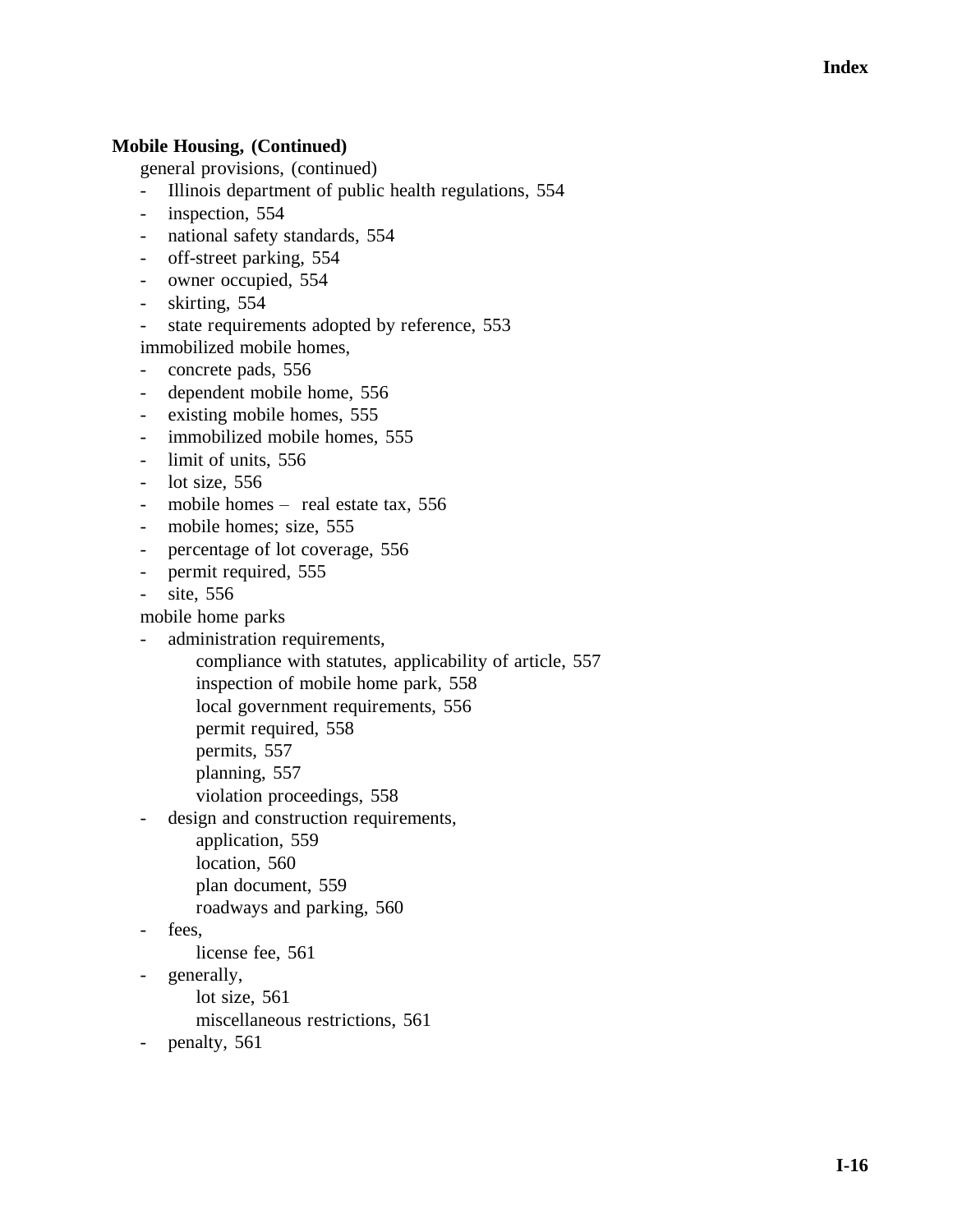# **Motor Vehicles** ,

condition of,

- muffler, 582
- noise.
	- excessive, 581

stopped vehicle, 581

definitions, 575

driving, rules for,

- duty to report accident, 581
- excessive noise, 581
- Illinois Vehicle Code, 579
- Reckless, negligent or careless driving, 581
- transportation of liquor, 581

equipment of, 582

generally,

- advertising signs, 576
- animals or bicycles, 576
- interference with signs and signals, 576
- lamps and other equipment on bicycles, 576
- obedience to police, 575
- scene of fire, 575
- signs and signals, 575
- unauthorized signs, 576
- inoperable, (abandoned)
- abandonment, 587
- definitions, 587
- disposal of unclaimed vehicle, 589
- disposal of unclaimed vehicles without notice, 590
- identifying and tracing vehicle, 589
- liability, 590
- penalty, 590
- police record for disposed vehicle, 590
- police responsibilities, 588
- possession of vehicle by other party; towing, 588
- public sale proceeds, 590
- reclaimed vehicles, expenses, 589
- removal of, 588
- unknown owner, 588

parking, rules,

- commercial truck and travel trailer parking, 585
- parking for sale or repair, 583
- parking for the handicapped, 584
- parking tickets, state statutes, 586
- parking violations, 585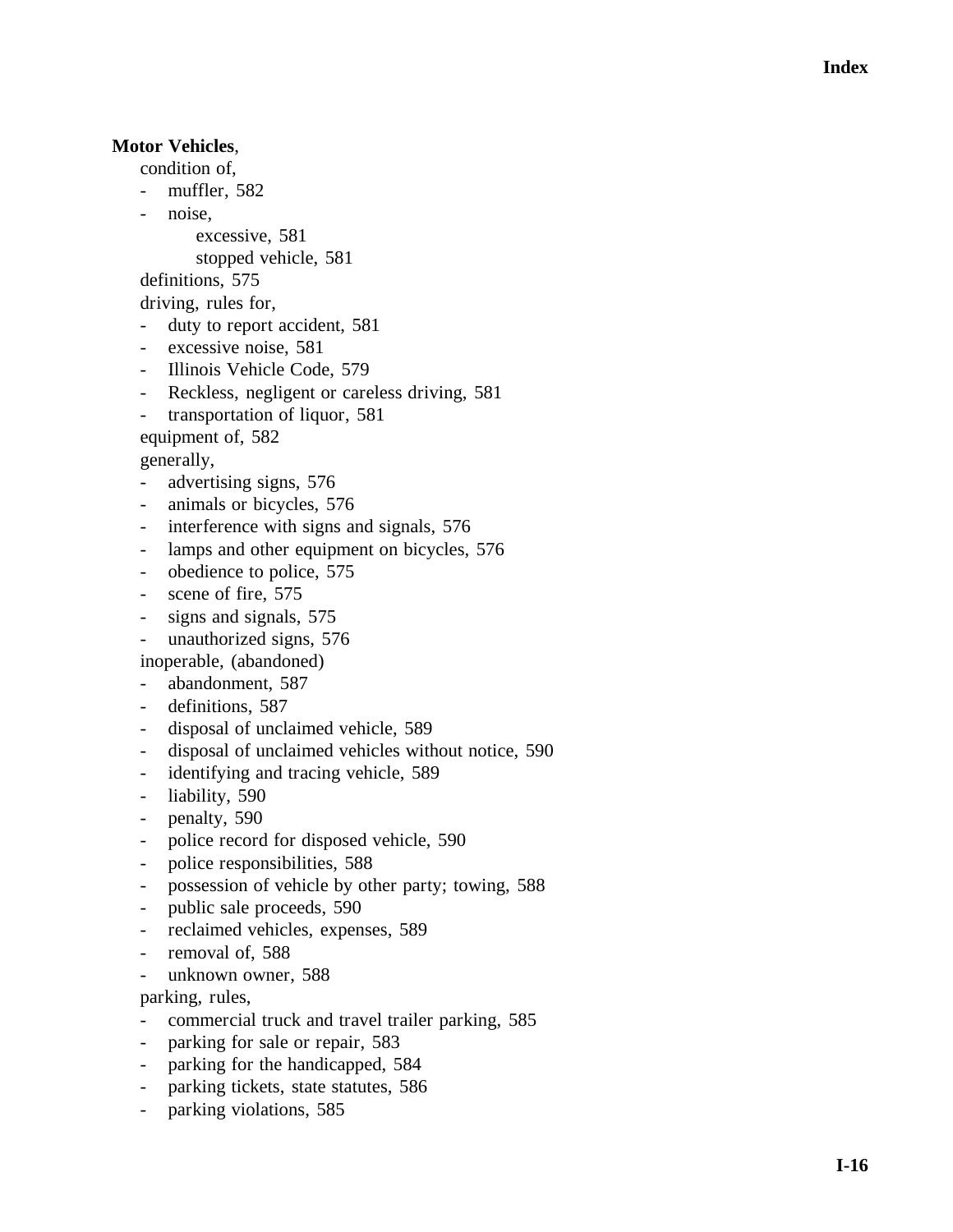- penalty, 586
- prima facie proof, 586
- stopping, standing or parking prohibited in specified places, 583
- time limit parking, 583
- towing cars away, 585

stop and through streets,

- one way streets or alleys, 578
- posting signs, 578
- stop streets, 578
- through streets, 578
- yield right-of-way streets, 578

## **- N -**

## **Nuisances**,

abatement of,

- notice to, 602
- police officer, 602
- weeds, 604

building as,

- adoption by reference, 609
- building assessment, 609
- garbage and debris,
- abatement, 606
- accumulation prohibited, 606
- foreclosure of lien, 607
- lien, 606
- notice to person, 606
- payment, 607
- service of notice, 606
- inoperable vehicle as, 608

penalty for, 9

specific,

- bodies of water, 600
- bringing nuisances into village, 601
- business, 601
- corruption of water, 600
- discarded materials, 601
- expectorate, 601
- filth, 600
- harassment, 601
- highway encroachment, 600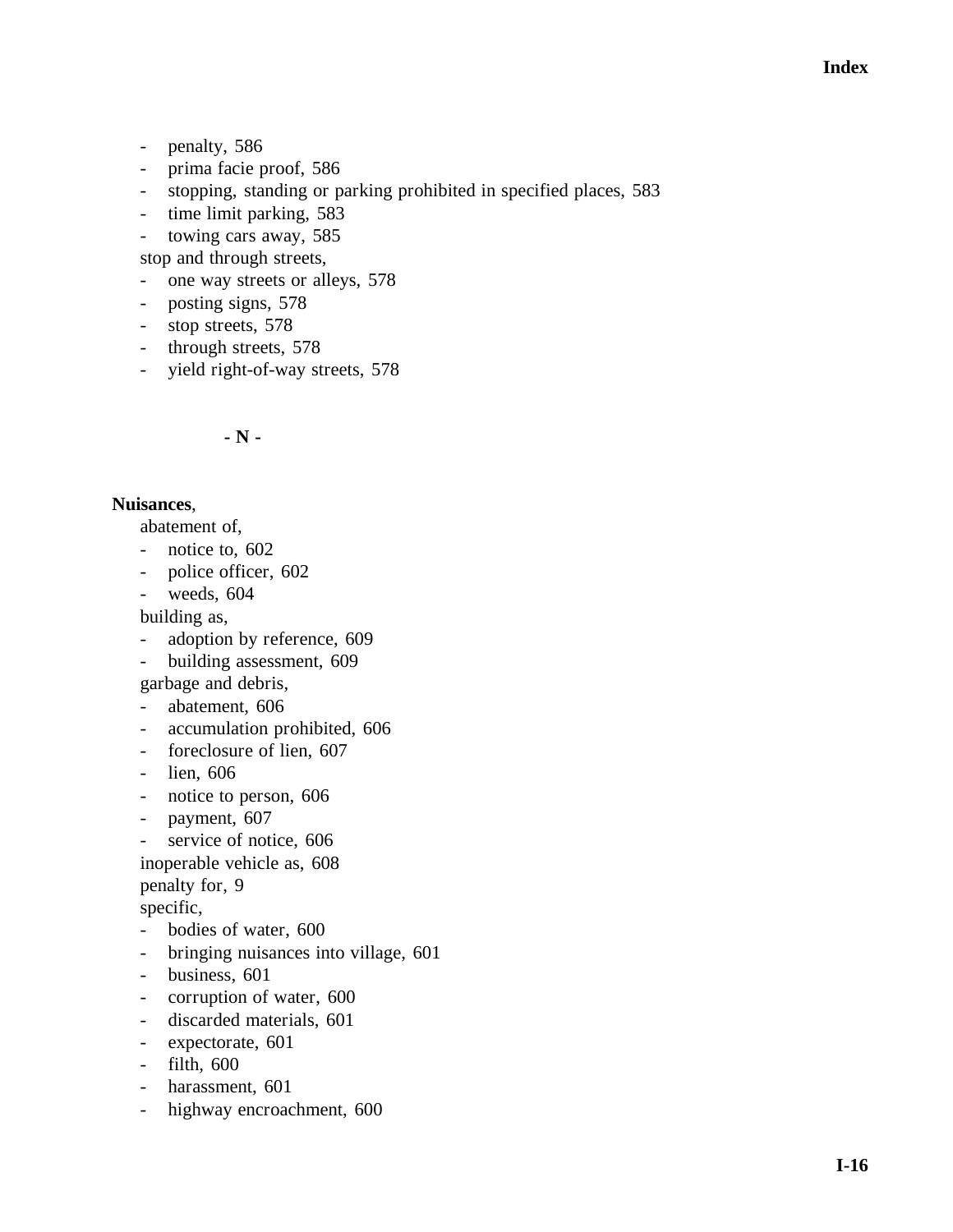## **Nuisances, (Continued)**

specific, (continued)

- junk, 601
- litter, 601
- manufacturing gunpowder, 600
- noxious odors, 600
- offensive materials, deposit of, 600
- offensive liquids, 602
- powder magazines, 600
- premises, filthy, 601
- rodents, 601
- storing debris, 601
- trash, 601
- underground wells, 601
- unlawful advertising, 600

weeds as,

- abatement of, 604
- defined, 604
- foreclosure of lien, 605
- height, 604
- lien, 604
- notice to remove, 604
- payment of costs for, 605
- penalties for, 9
- service of notice, 604

**- O -**

## **Offenses, (Public)**

adult uses,

- definitions, 671
- limitations, 672
- penalty, 672
- prohibition, 672

- purpose and additional findings, 670 assembling at public places and businesses, 651 criminal code adopted, 650 damage to fire -fighting apparatus, 657 damage to property, 657 definitions, 650 disorderly conduct, 662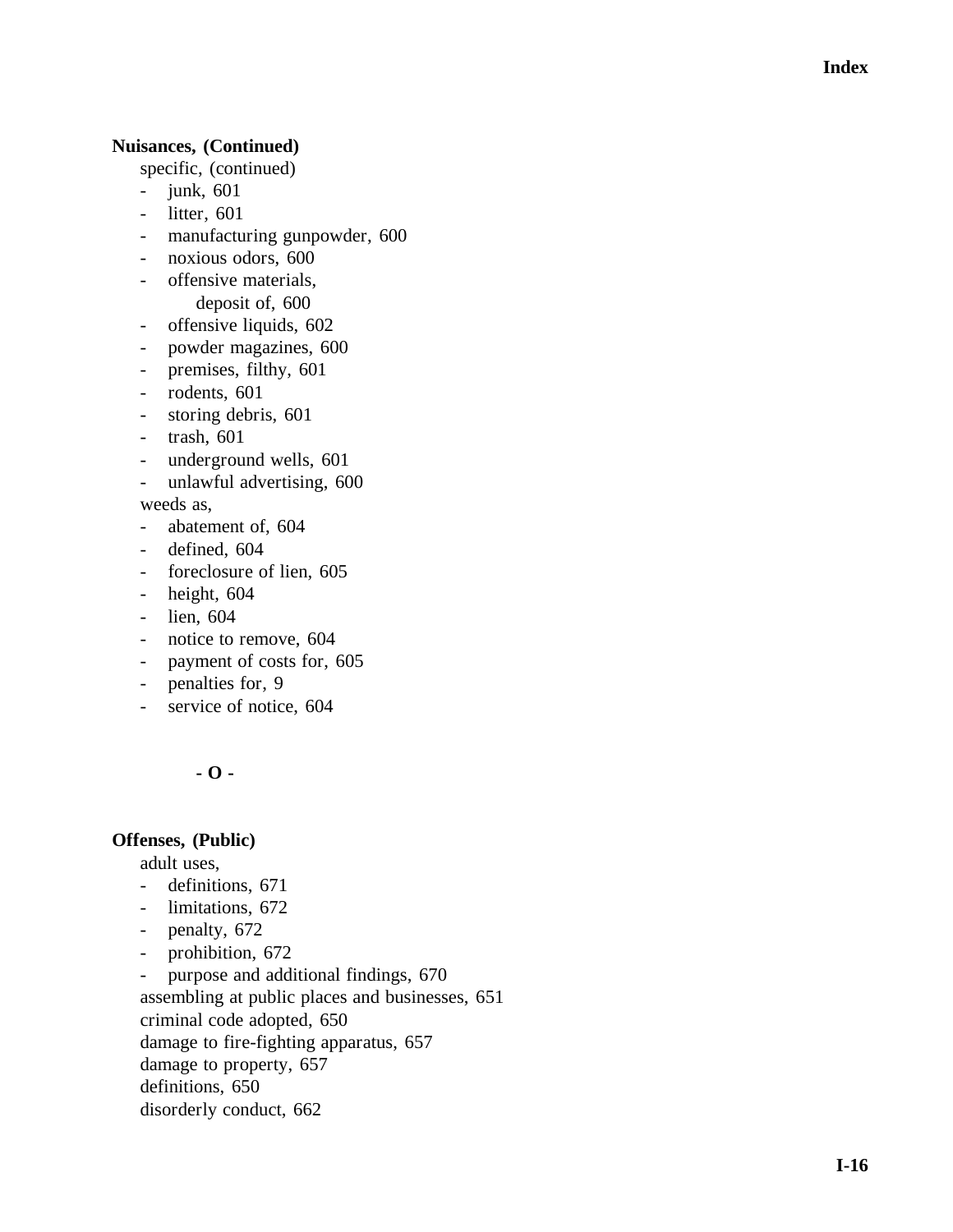## **Offenses, (Continued)**

general,

- abandoned refrigerators or iceboxes, 655
- admission fees, 651
- aid in escape, 652
- aid to an offense, 653
- barbed wire and electric fences, 651
- begging, 653
- burning landscape waste limited, 658
- concealed weapons, 653
- curfew, 655
- depositing of snow and ice prohibited, 658
- destruction of public property, 654
- discharge of firearms, 654
- disturbing lawful assemblies, 651
- disturbing police officer, 650
- disturbing the peace, 651
- escapes, 652
- false pretenses, 652
- fortune telling, 654
- games in street, 654
- halloween, 655
- impersonating an officer, 650
- intoxication in public, 653
- posting bills, 653
- renting premises for unlawful purposes, 653
- sale of cigarettes or tobacco to minors, 651
- smokeless tobacco, 652
- storage of explosives, 654
- theft of recyclables unlawful, 657
- throwing objects from motor vehicles, 658
- throwing rocks, 654
- unlawful assemblies, 651
- unlawful conduct on a public way, 652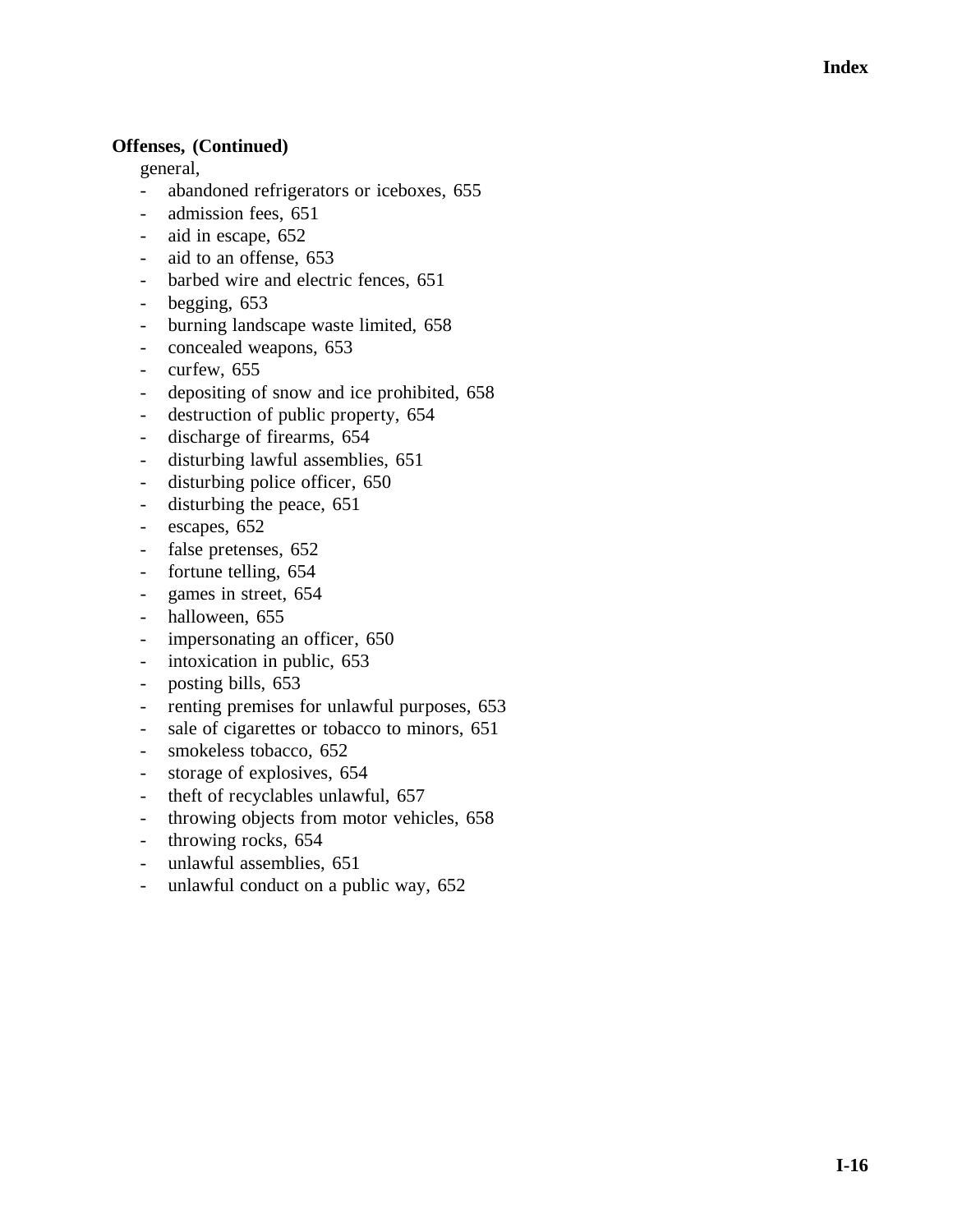### **Offenses, (Public), (Continued)**

litter unlawful,

- air craft, 667
- clearing by village, 669
- construction sites, 668
- definitions of, 665
- handbills, 667
- loading docks, 668
- owner to maintain private premises, 666
- parks, 667
- parking lots, 668
- posting notices, 668
- prohibited, 666
- receptacles for, 666
- scattering of, 666
- sidewalks from, 666
- vehicles, 666
- parental responsibility, 671

penalty, 675

petty theft, 660

police officer,

- impersonation of, 650
- obstructing, 662
- refusing aid to, 662

resisting a police officer, 662

street signs destroyed, 661

trapping animals, 664

trespass,

- prohibited, 670

utility poles damaged as, 661

**Ordinances,** 19, 20

#### **- P -**

#### **Park Regulations** ,

animals, 681 application for permit, 681 decision on permit application, 682 destruction of, 680 erection of structures, 681 fires at, 680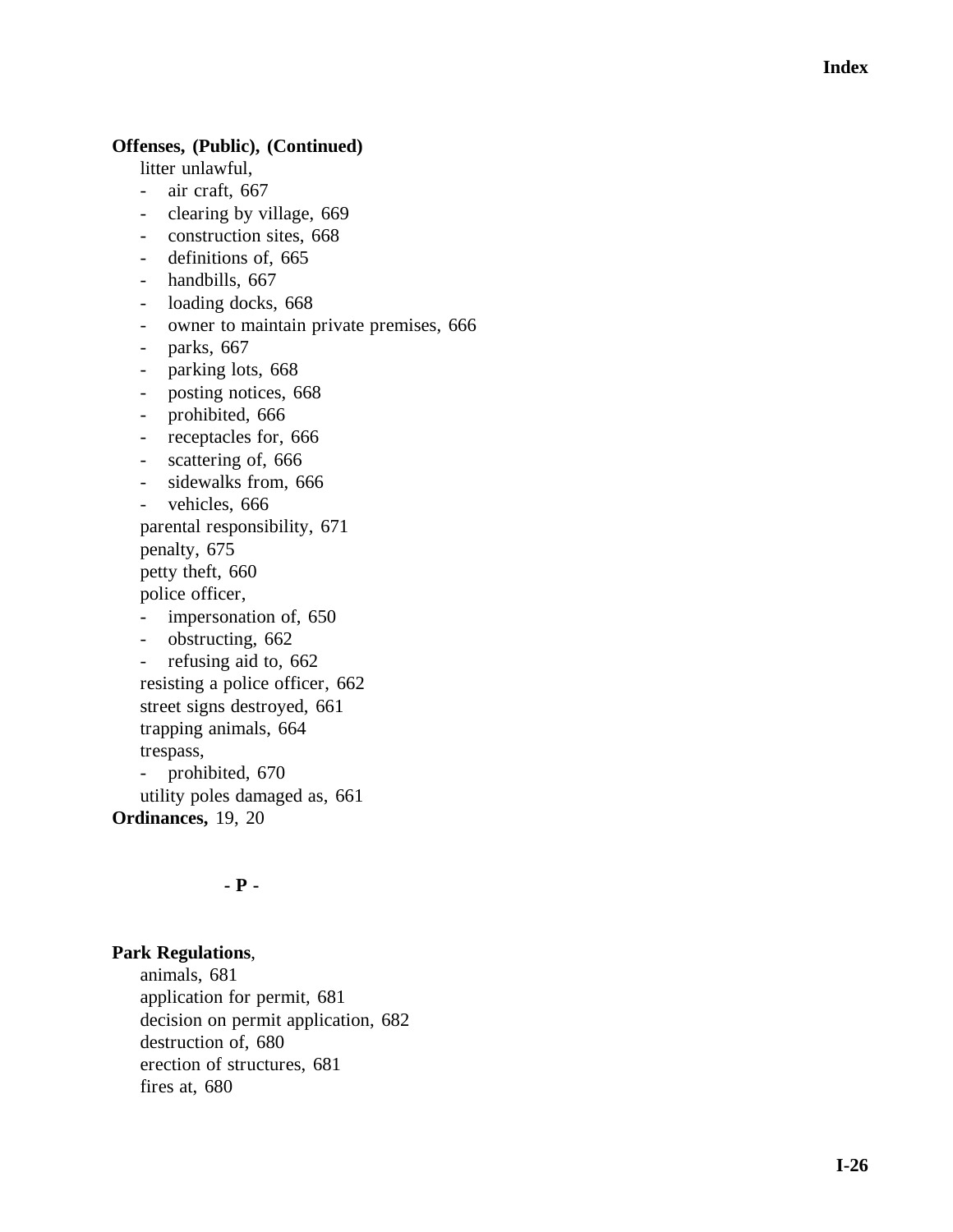## **Park Regulations, (Continued)**

group activities, 681 hours, 682 issuance or denial of permit, 682 littering of, 680 motor vehicles prohibited, 681 picnics in, 680 sales; amusements for gain, 681 signs in, 681 **Peace** , disturbing, 651 **Peddlers** , application, 112 definitions, 112 farmers excluded, 113 fees, 113 hours, 112 investigation, 112 license for, 112 municipalities, - previous, 112 photographs of, 113 police action, 112 residence of, 112 revocation, 113 unwanted, 113 **Penalties,** violation of code, 8 **Permits (licenses) required,** business, 100 coin -operated machines, 114 culverts, 792 curb, 790 driveway, 794 excavation, 781 junk dealers, 117 peddlers, 112 raffles, 119 signs, (See "Zoning") solicitors, 107 sewer, 935 storm sewer, 790 water, 907 **Person**, defined, 7

**I-27**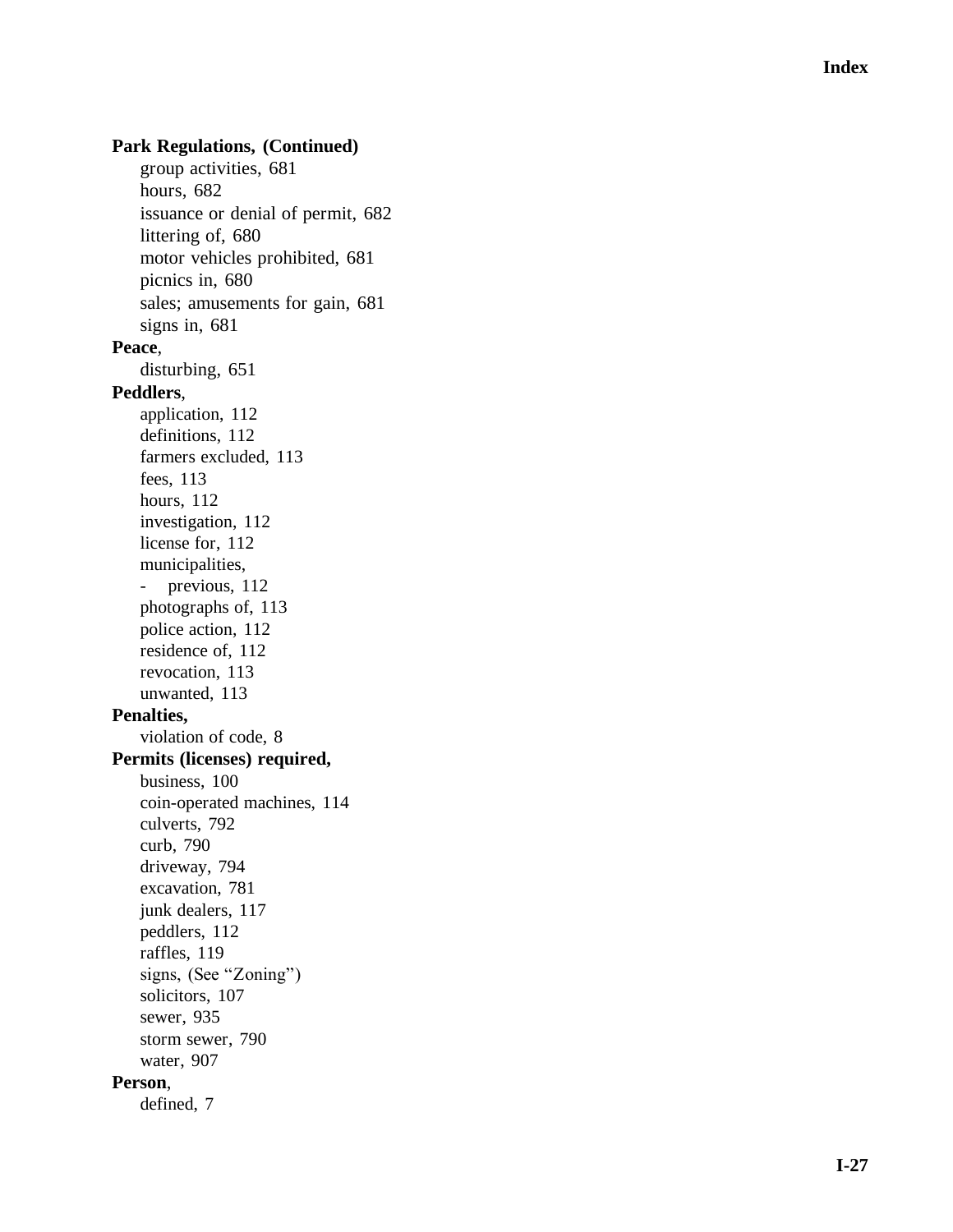## **Pit Bull Dog Code,**

animals born of pit bull dogs, 70 confinement of pit bull dog, 71 definitions, 69 exceptions, 7 3 failure to comply, 74 fighting prohibited, 73 impoundment of pit bull dog running at large, 73 impoundment of vicious pit bull dog, 73 irrebuttable presumptions, 70 keeping of pit bull dogs prohibited, 70 legislative intent, 69 licensing of pit bull dogs, 70 penalties, 74 redemption of impounded pit bull dog, 73 reporting requirements of licensee, 72 revocation of license, 73 sale or transfer of ownership prohibited, 70 sign required, 72 **Plan Commission,** established, 76 expenditures, 78 improvements, 78 membership, 76 official map, 77 powers and duties, 76 procedure, 76 purposes, 78 term of office, 76 **Police Department** , aiding fire department, 704 aiding in escape, 704 assisting police officer, 704 duties of chief, 702 duties of members of the police department, 703 established, 702 failure to perform, 704 legal processes, 704 mayor to be commissioner, 702 mutual aid contract, 703 office of chief created, 702 police commissioner, compensation, 703 rules and regulations, 705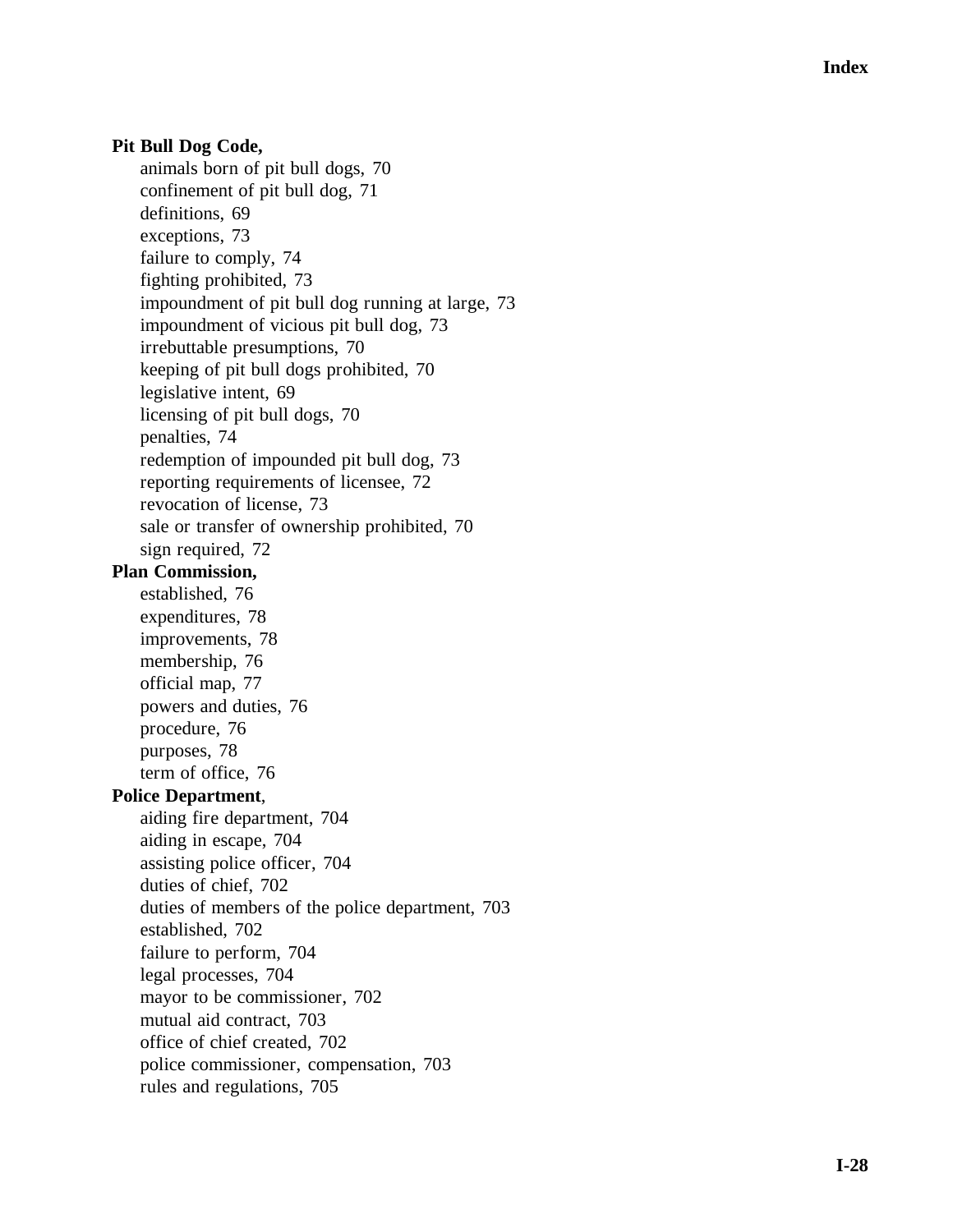# **Police Department, (Continued)**

special policemen, 703 stolen property, 705 use of intoxicating liquor, 705 witness fees,705

#### **Ponds**,

nuisance, 600

**Property** ,

destroying, 654

nuisance on, 600, 601, 602

#### **Public Safety,**

civil emergency, (See Title) E.S.D.A., (See Title) police department, (See Title) smoke detectors, (See Title)

#### **- R -**

# **Raffle Code,**

administration of, 119 definitions for, 119 fees, 122 licenses for, - application for, 12 0 - fees, 122 - issuance of, 121 - prohibited, 121 - required, 119 - term of, 122 limited construction, 123 prohibited licenses, 121 records, 122 restrictions on, 121 **Refrigerators,** discarded, 655 **Refuse**, food establishments, 103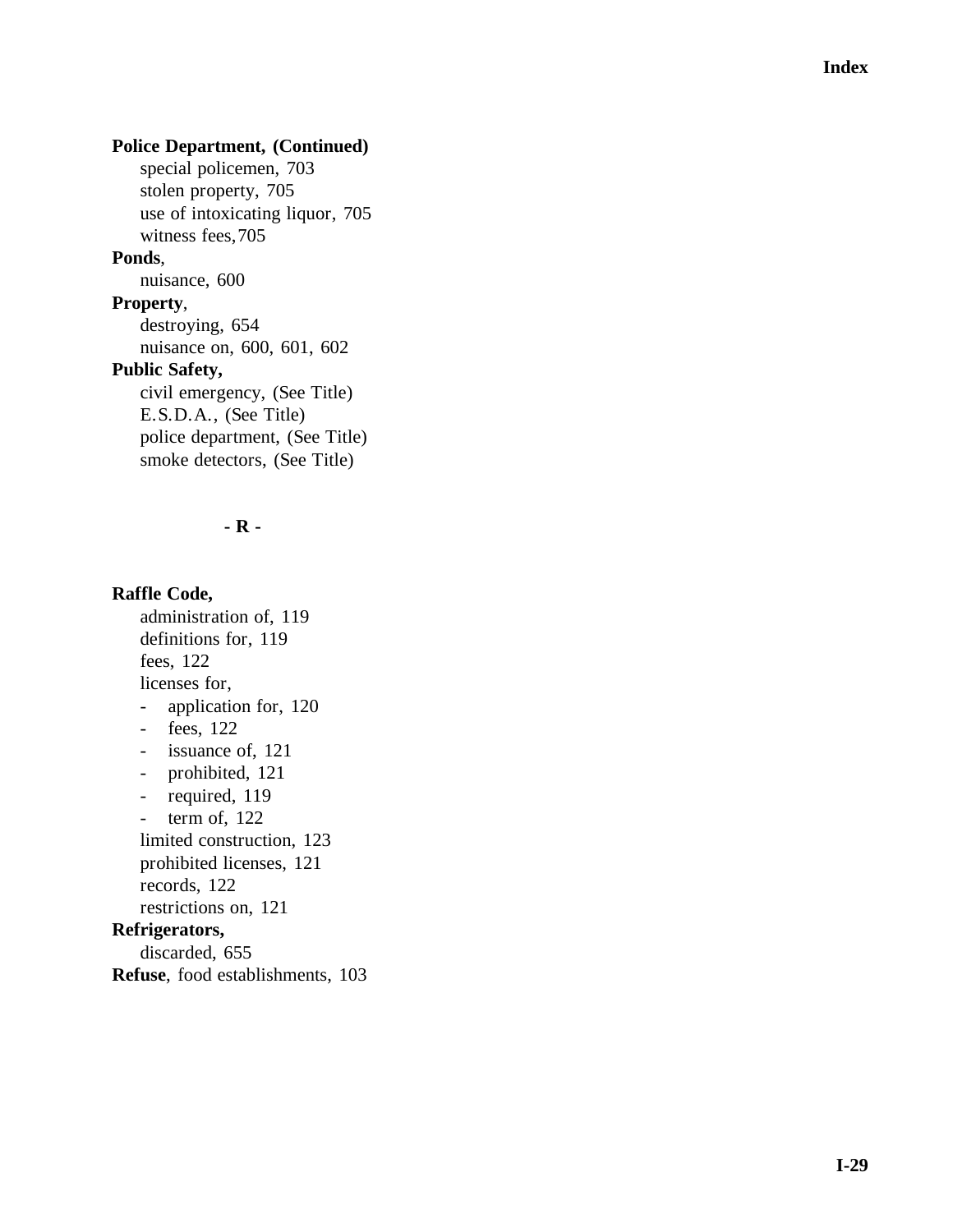## **Revised Code,**

- definitions,<br>- catchlines, 8
- list of, 5, 6, 7, 8
- word construction, 5
- general provisions, 1 -10

liability of officers, 10

penalty,

- application of, 9
- liability of officers, 10
- license, 10
- service by certified mail, 9
- specific, 9

saving clause of,

- clerk's certificate, 4
- court proceedings, 3
- ordinance repeal, 2
- public utility ordinances, 3
- severability of provisions, 3

title of,

- acceptance, 1
- amendments, 1
- code alteration, 1
- jurisdiction, 2

#### **Rubbish** ,

private property, 600, 601 streets, 600, 601, 778

**- S -**

**Salaries**, 49 **Seal of Village**, 21 **Sewer System,**

private wastewater disposal,

- additional restrictions, 935
- application, 935
- availability of public sewer, 935
- minimum lot, 935
- permit approval, 935
- private facilities at no expense, 935
- private sewage not available, 935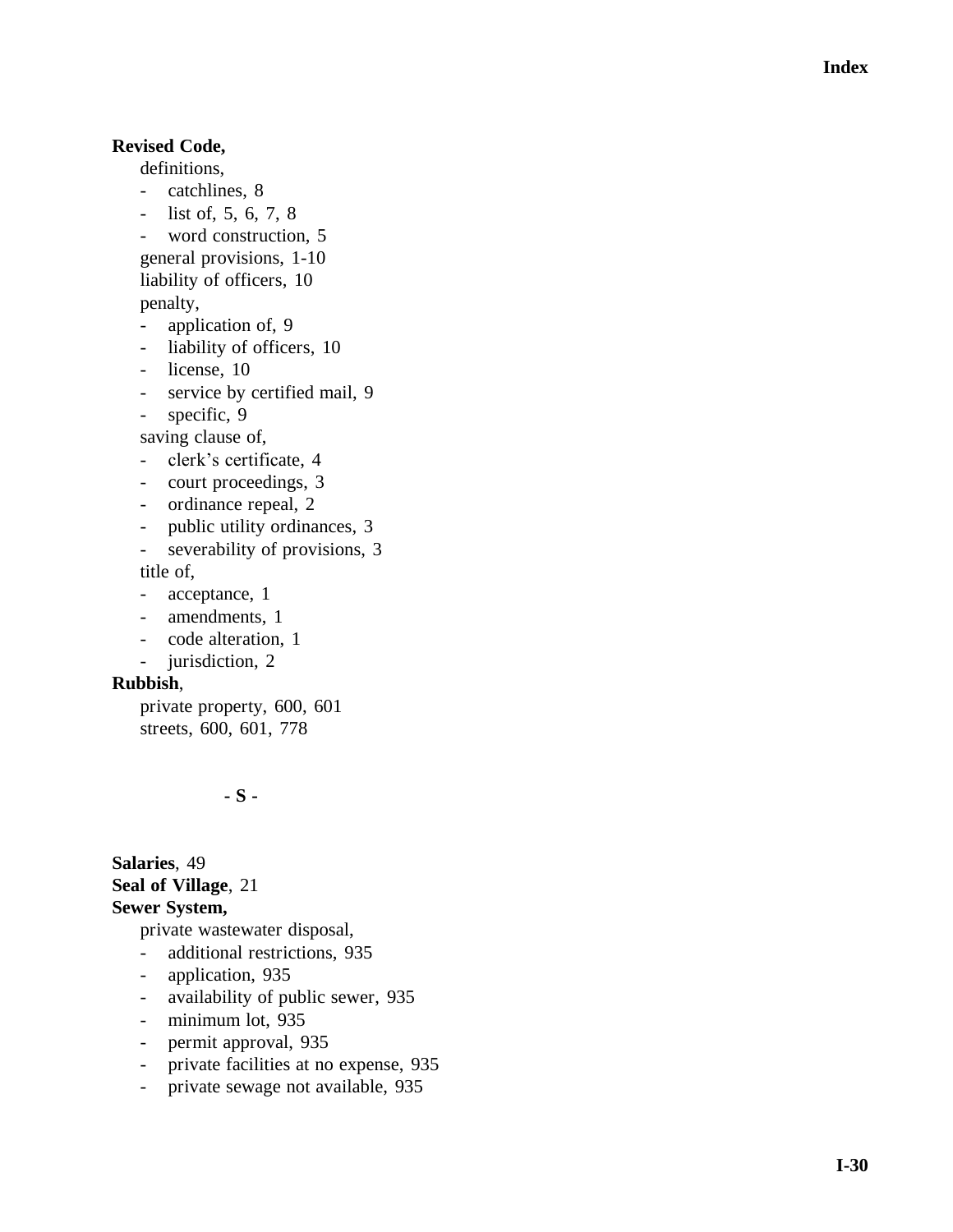#### **Sewer System, (Continued)**

use of,

- discharge of storm water, 936
- flow-equalizing facilities, 939
- grease and oil interceptors, 938
- harmful effects of certain materials, 937
- harmful wastes, approval, 938
- industrial wastes control manhole, 939
- measurements and tests, 939
- penalty, 939
- protection from damage, 939
- regulations of wastes, 936
- special arrangements, 939
- storm water, 936

use required,

- continuance of water service for nonpayment of public sewer service charges, 933
- deposit of wastes, 933
- private system, unlawful, 934
- reconnection after discontinuance, 934
- wastewater in natural outlet, 933

#### **Sidewalks,** (See "Streets")

## **Signs and Awnings,**

bond, 796 construction, 796 fees, 796 heights above walk, 796 inspection, 796 permit period, 796 permits, 796 temporary permits, 796

#### **Smoke Detectors in Duplex and Multiple Family Residences,**

definition, 719

effective construction, 720

existing dwellings, 720

gradual elimination of nonconforming uses, 720

inspection, 720

smoke detection devices required, 720

smoke detectors required, 719

violations, 721

#### **Solicitors**,

application, 107 charitable, 109 definitions, 107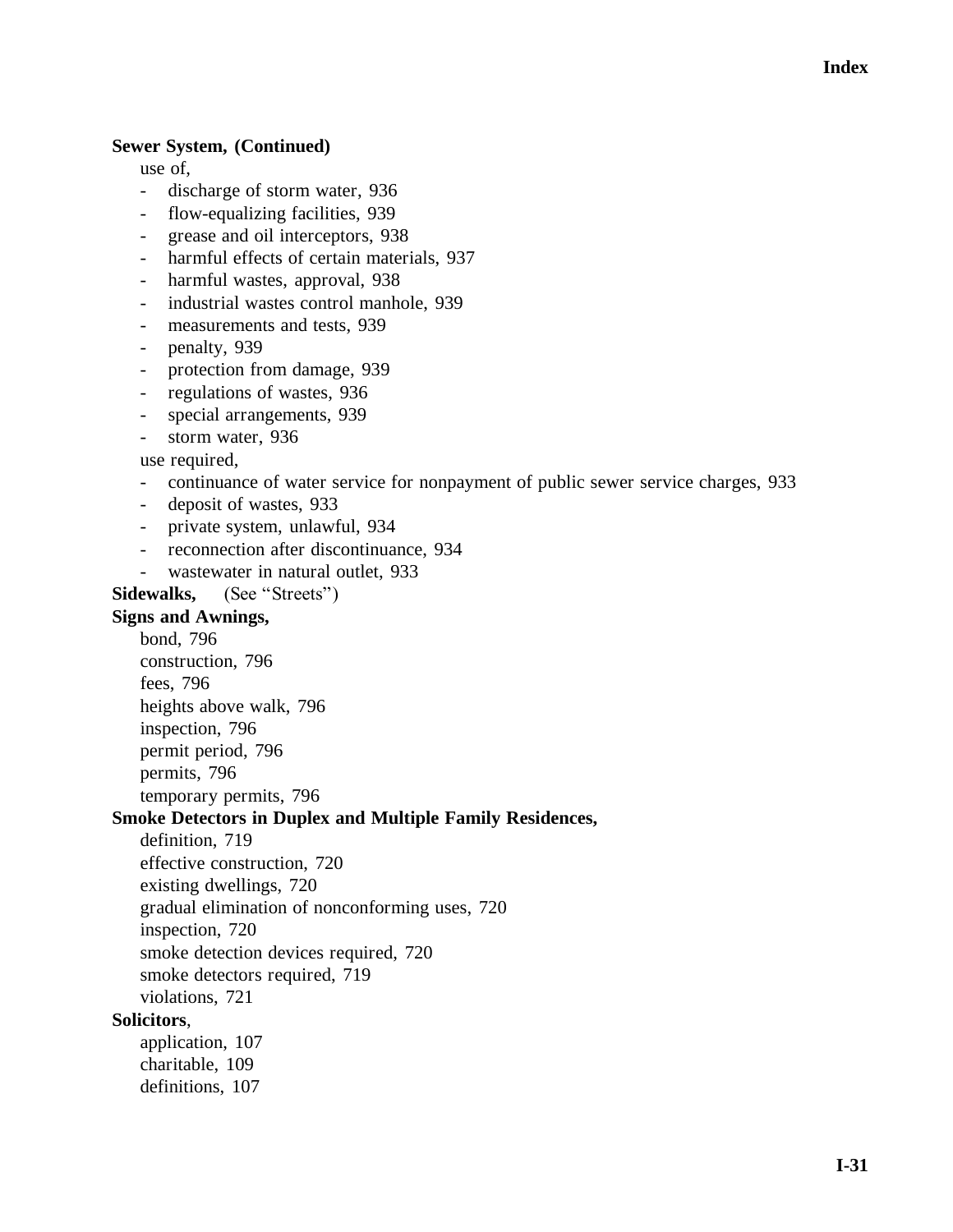## **Solicitors, (Continued)**

duty, 110 license for, - fees for, 111 - issuance, 108 - revocation of, 108 - uninvited, 110 policy, 109 public highways, 110 registration as, 107 regulating, 109 time limit, 110 **Special Meetings,** 13 **Streets,**  building materials in, 777 closing, 776 committee on, 775 culverts in, 792 curbs, 790 debris on, 600 department, - established, 775 driveways, 794 excavations in, - abandonment of substructures, 784 - adjoining property, 784 - application for, 781 - backfilling, 787 - bond for, 781 - clean-up of, 785 - completion of work, 787 - deposit for, 781 - depth of structures, 786 - emergency work, 788 - excavated material placement, 785 - fees for, 781 - inspections of, 788 - liability for damage, 789 - location records, 789 - manner of, 782

- monument preservation, 788
- noise problems with, 788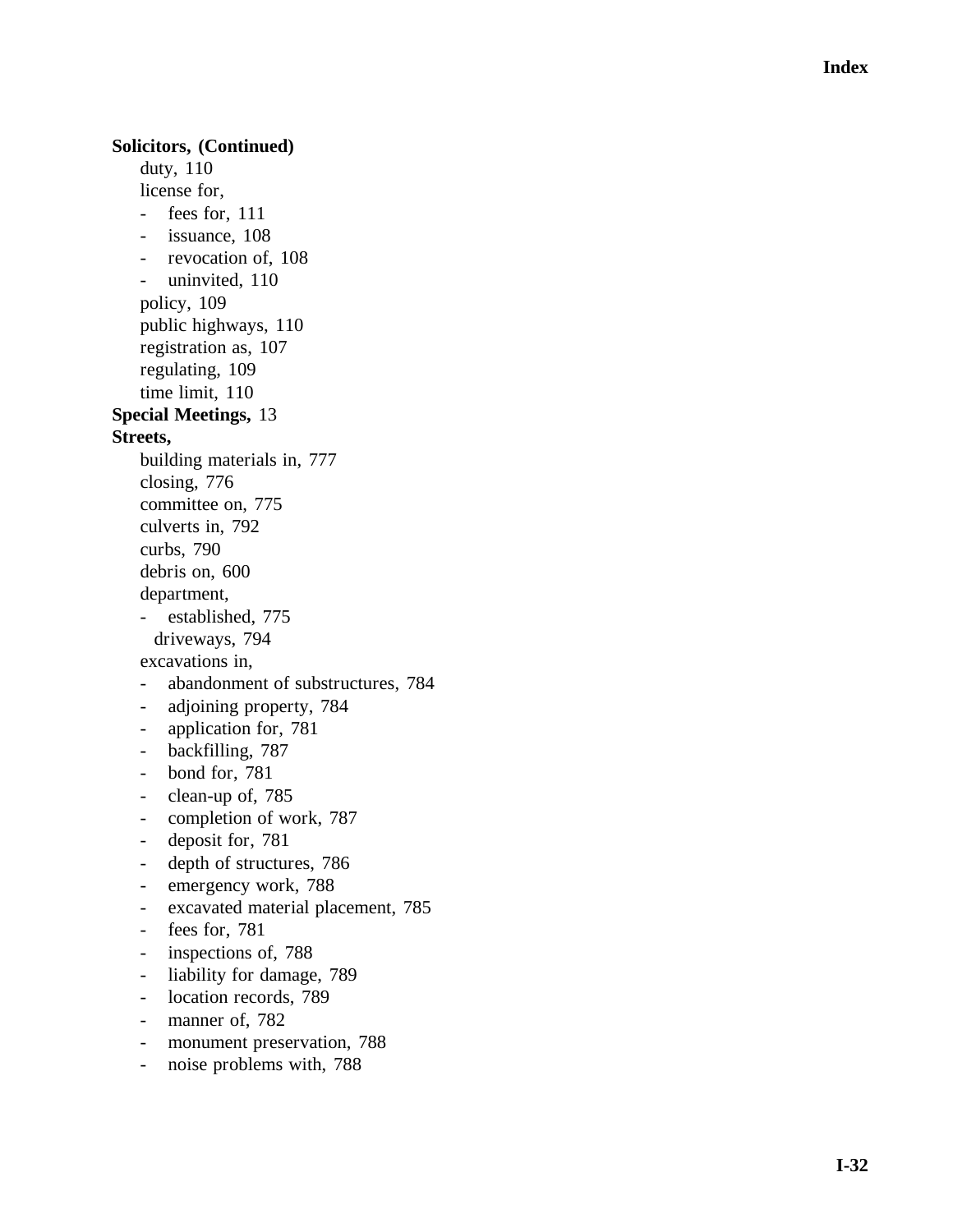#### **Streets, (Continued)**

- excavations in, (continued)
- pavement breaking, 786
- penalties for, 8
- permits for, 781
- protection of utilities, 784
- protective measures for, 783
- restoring surface, 782
- sidewalks as, 782
- supervision of, 782
- traffic protection near, 783
- trenches in pipe, 787
- tunneling, 783
- urgent work, 788
- vital structures and, 783
- water course protection, 786

general regulations,

- barbed-wire fences, 778
- building materials in street, 777
- burning on public streets, 778
- closing street, 776
- deposits on sidewalks, 776
- encroachments, 778
- injury to new pavements, 778
- merchandise on public street, 777
- obstructing street, 776
- open doors, 775
- posting bills, 778
- rainwater drains, 777
- repairing sidewalks, 775
- signs across street, 776
- signs on poles, 778
- stairway-railing, 776
- undermining, 775
- vehicles on sidewalks, 776

gutters, 790

littering, (See "Offenses")

open doors, 775

poles, signs on, 778

sidewalks, (See "Subdivision Code")

- cost to owner, 790
- grade of, 790
- permit to construct, 790
- subdivisions, 790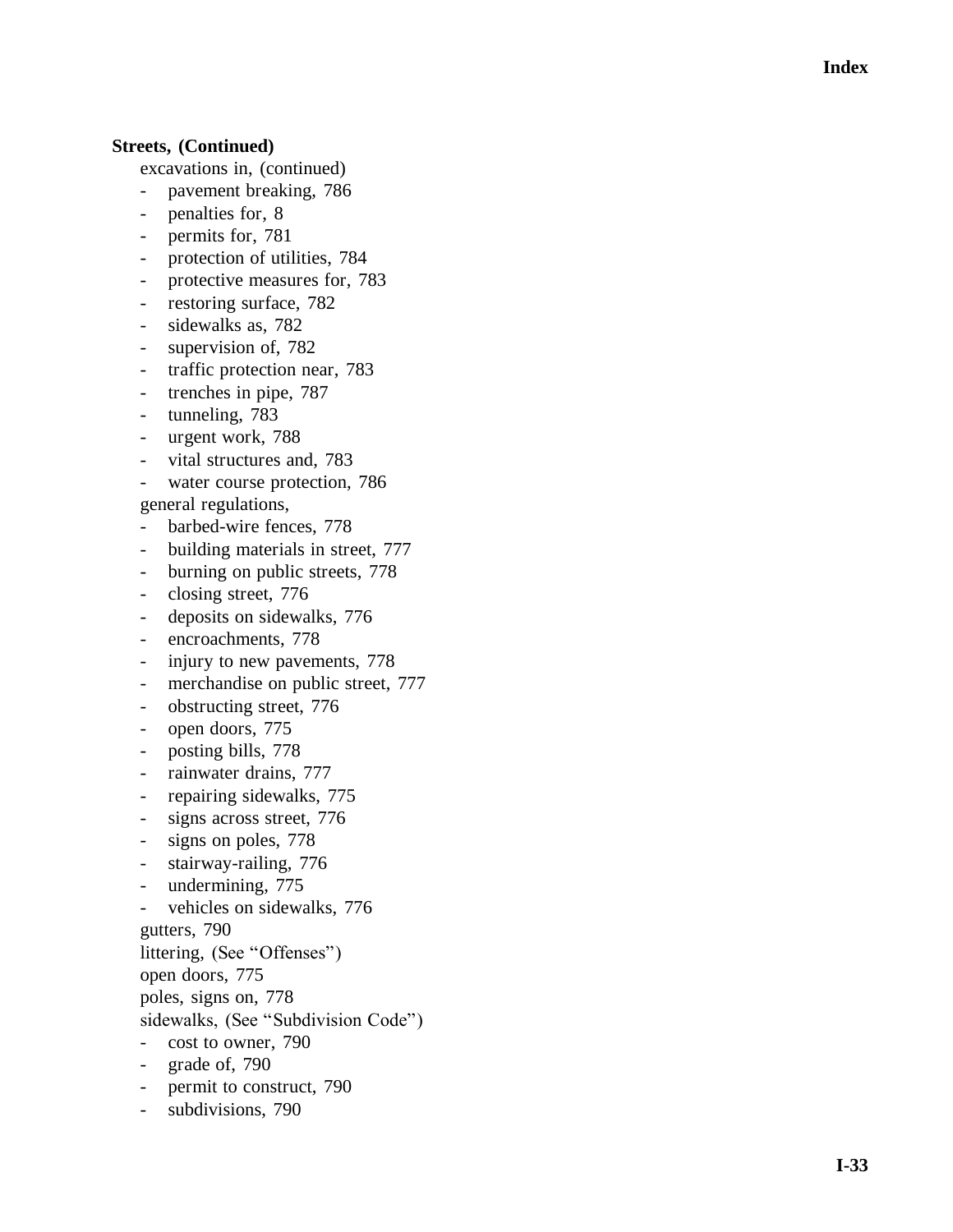## **Streets, (Continued)**

signs across, 776

- signs and awnings,
- bond, 796
- construction, 796
- fee, 796
- heights above walk, 796
- inspection, 796
- permit period, 796
- permits, 796
- temporary permits, 796
- stairways on, 776

storm sewers, 790

trees and shrubs,

- advertisements or notices, 779
- dangerous, 779
- gas pipes, 780
- injury, 779
- planting, 779
- planting in right of way, 779
- removal, 779
- wires, 780

vehicles transporting offensive substance,

- construction, 795
- inside village, 795
- inspection, 795
- sanitation, 795

#### **Subdivisions,**

administrative procedures,

- action by village board, variance standards, 849
- amendments, 849
- enforcement officer duties, 848
- fees, time of payment, 850
- review by plan commission, 848
- schedule of fees, 849
- subdivision variances, 848

design and improvement standards,

- blocks, 856
- general, 851
- lot requirements, 851
- sanitary sewers, 859
- sidewalks, 857
- street design standards, 852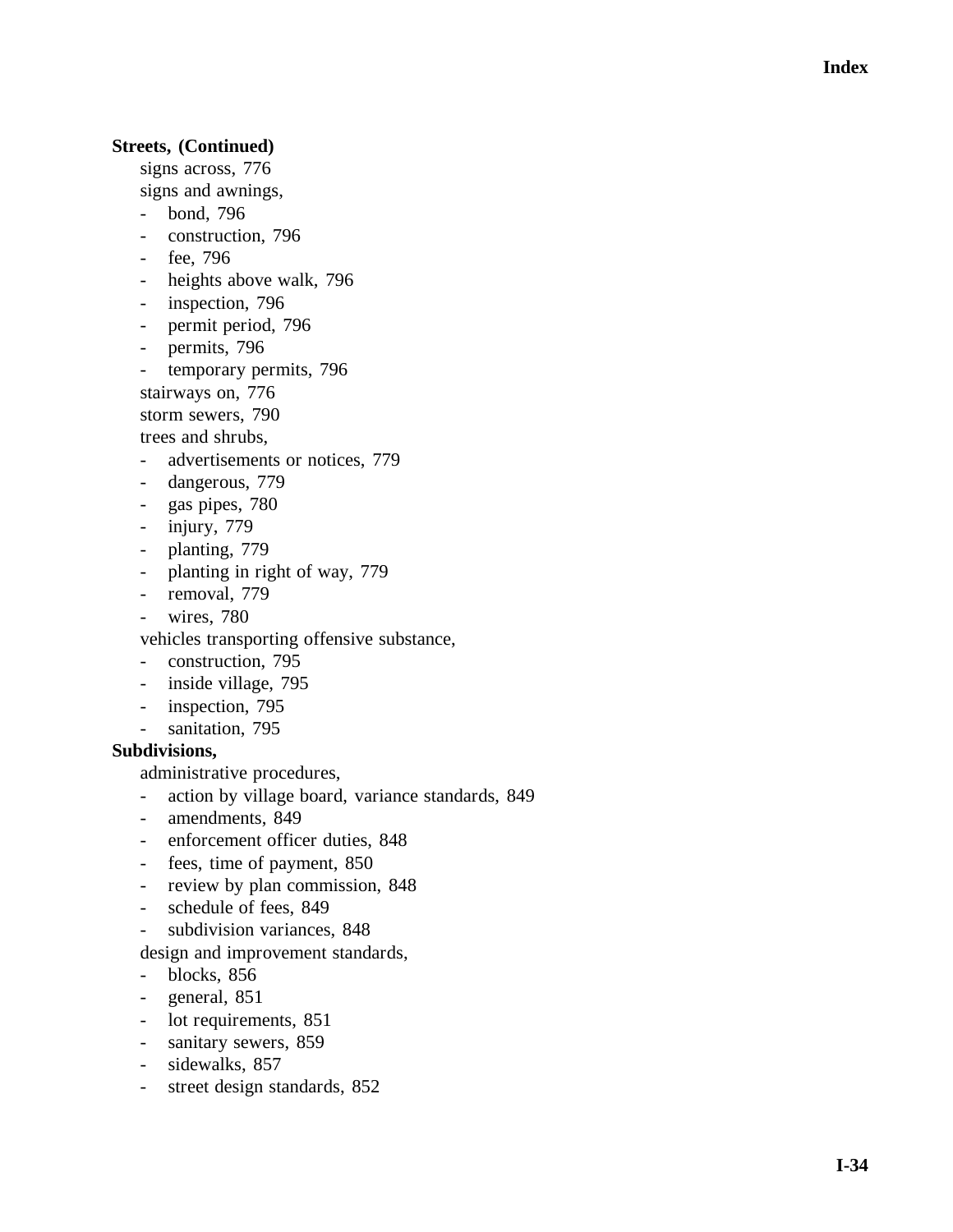## **Subdivisions, (Continued)**

design and improvement standards, (continued)

- street improvement standards, 854
- street name signs, 858
- streetlights, 857
- utilities, 858
- water facilities, 859
- drainage and storm sewers,
- design criteria,
	- general requirements, 863
	- hydraulic considerations for detention storage, 864
	- other references, 863
	- storm water runoff, 864
- general guidelines,
	- affidavit of disclosure of property interest, 862
	- applicability, 862
	- detention of differential runoff, 863
	- facilities in floodplains, 863
	- flows from upstream areas, 863
	- land credit for detention facilities, 863
	- method of evaluation, 862
- inspection, maintenance and acceptance by village,
	- acceptance, 866
	- inspection, 866
	- maintenance, 866
- plan requirements,
	- construction alternatives, 865
	- plan requirements, 865
- purpose and definitions,
	- purpose and intent, 860 special definitions, 861
- general provisions,
- disclaimer of liability, 826
- instances when plats will not be required, 826
- interpretation of terms, 828
- jurisdiction, 825
- purpose, 825
- purpose of regulations, 825
- review and expiration, 827
- selected definitions, 828
- title, 825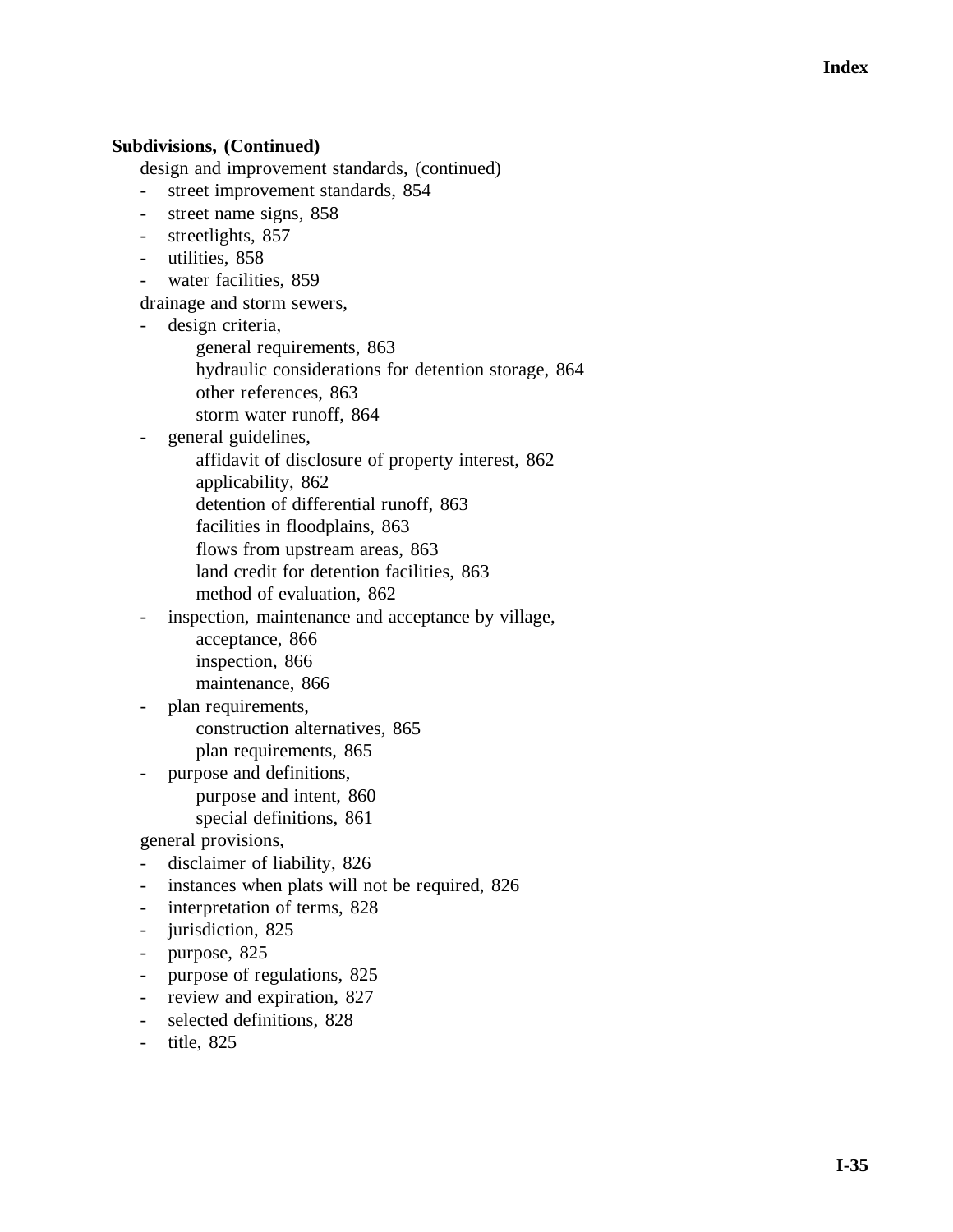#### **Subdivisions, (Continued)**

penalties for violation,

- corrective actions, 867
- general, 867
- penalty, 867

plats and plans,

- assurance for completion of required improvements,
	- amount of bond or deposit, 840 approval of final plat – improvements, 840 eligible sureties, 841 failure to complete improvements, 841 forms of assurance, 840 release of bond/escrow deposit, 841 term of assurance, extension, 841
- final plats,
	- action by village board, 846 administrative review, advisory report, 846 certificates required, 843 changes in approved final plats, 846 filing, time limits, 842 information required, 842
- general procedure, 836
- improvement plans,
	- filing "as-built" records, 840 information required, 839 inspections required, 839 submission of plans, 839
- maintenance of improvements, maintenance bond, 847 subdivider's bond, 847
- preliminary plats,
	- filing procedure, 836
	- general procedure, 836
	- information required, 836
	- plan commission action, 837
	- review by village board; time constraints, 838
	- rights and privileges of subdivider, 838
- vacation of plats, 847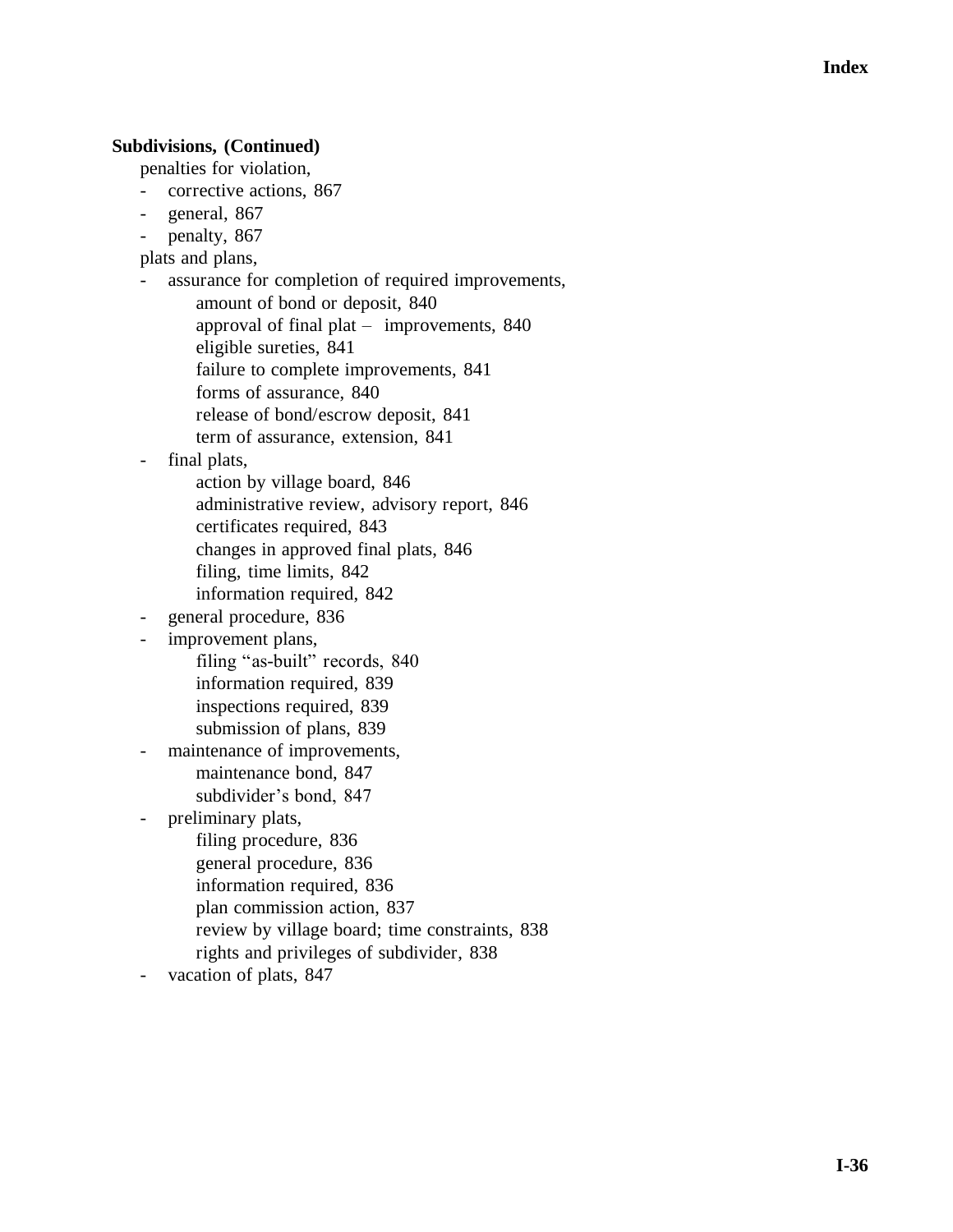**- T -**

## **Taxation,**

foreign fire insurance companies,

- conformance, 875
- fees, 875
- required reports, 875
- unlawful operation, 875

generally,

- corporate rate, 876
- fire tax, 876

taxpayer's rights code,

- abatement, 893
- appeal, 891
- application, 894
- audit procedure, 890
- certain credits and refunds, 889
- definitions, 888
- hearing, 892
- installment contracts, 893
- interest and penalties, 892
- internal review procedure, 894
- late payment, 889
- notices, 889
- payment, 889
- publication of tax ordinances, 894
- scope, 888
- statute of limitations, 893
- title, 888
- voluntary disclosure, 893

telecommunications infrastructure maintenance fee,

- collection, enforcement, and administration of telecommunications infrastructure maintenance fees, 884
- compliance with other laws, 886
- conflict, 887
- definitions, 881
- enforcement, 886
- existing franchises and licenses, 886
- municipal telecommunications infrastructure maintenance fee, 884
- penalties, 886
- registration of telecommunications providers, 884
- severability, 886
- waiver and fee implementation, 887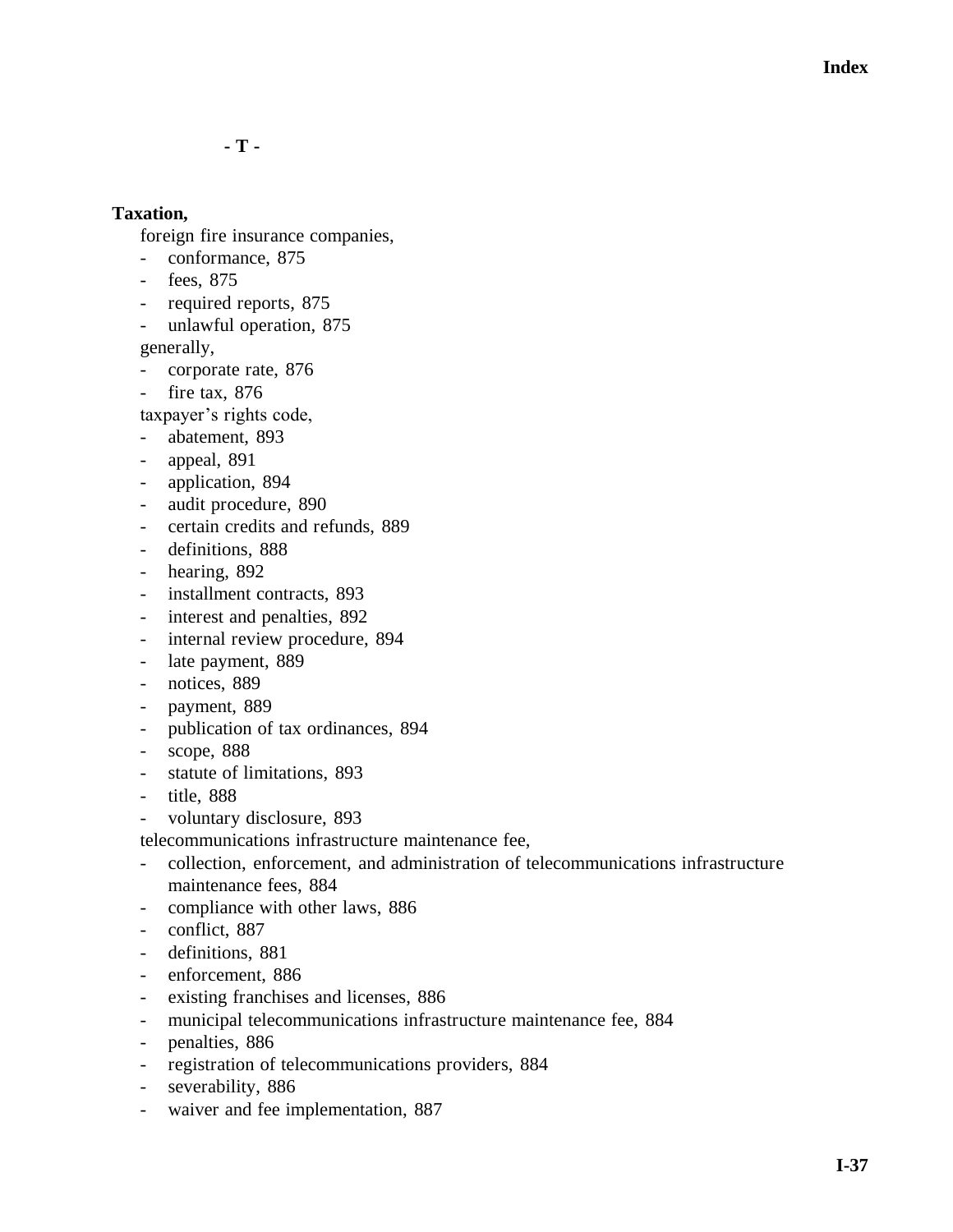## **Taxation, (Continued)**

utility taxes,

- collection, 880
- credit for overpayment, 879
- definitions, 878
- effect, 879
- exemption, 877
- extent of taxing, 878
- imposition, 877
- payment to village treasurer, 879
- penalty, 880
- recovery of tax, 880
- return submitted to village treasurer, 879

#### **Treasurer,**

accounts by, 41 annual report of, 42 appointment of, 41 appropriations, 43 bond of, 25, 41 bookkeeping, 42 delinquent officials, 42 deposit of funds, 43 finance committee, 40 finance department established, 40 investments by, 43 official depositories, 43 payments by, 41 personal use of funds, 41 reports, 42 separate funds by, 41 special assessments, 42 special funds of, 42 statements by, 42 vacancy in, 41 warrant register, 41 warrants by, 41 year -end financial report, 42 **Trees,** advertisements on, 779 dangerous, 779 electric wires, 780 gas pipes, 780 injuring, 779 planting in street, 779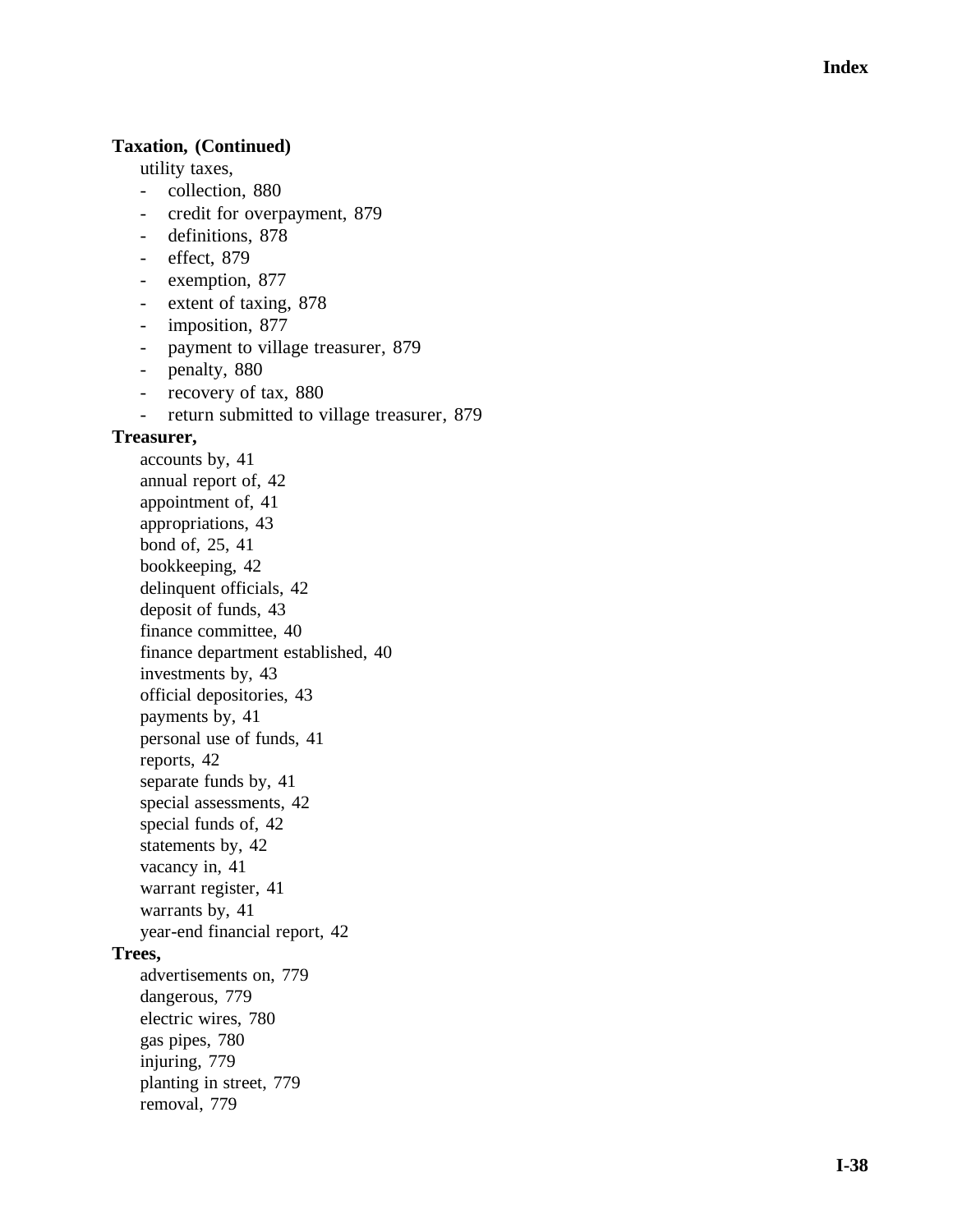**Index**

**- U -**

**Utility Systems, (See "Sewer Systems") (See "Water Systems")**

**- V -**

#### **Vehicles Transporting Offensive Substance,**

construction, 795 right to detain for inspection, 795 stopping, etc. in village limits; to stay covered while in village, 795 to be kept sanitary, etc., 795

## **Village Board of Trustees,**

committees, 13 composition and general powers, 10 members refusing to attend, 14 quorum, 14 regular meetings, 11 special committees, 13 special meetings, 13 vacancy, 13 **Village Code, (See "Revised Code")**

#### **- W -**

#### **Water Department,**

cross-connection (administration),

- approved backflow device, 911
- contaminations cost and the consumer, 912
- cross-connection prohibited, exception, 911
- investigations by superintendent, 911
- notice to customer, reconnect fee, 912
- right to enter premises, 911
- cross-connection control code,
- application, 913
- backflow prevention devices, 920
- booster pumps, 921
- cross-connection prohibited, 917
- definitions, 913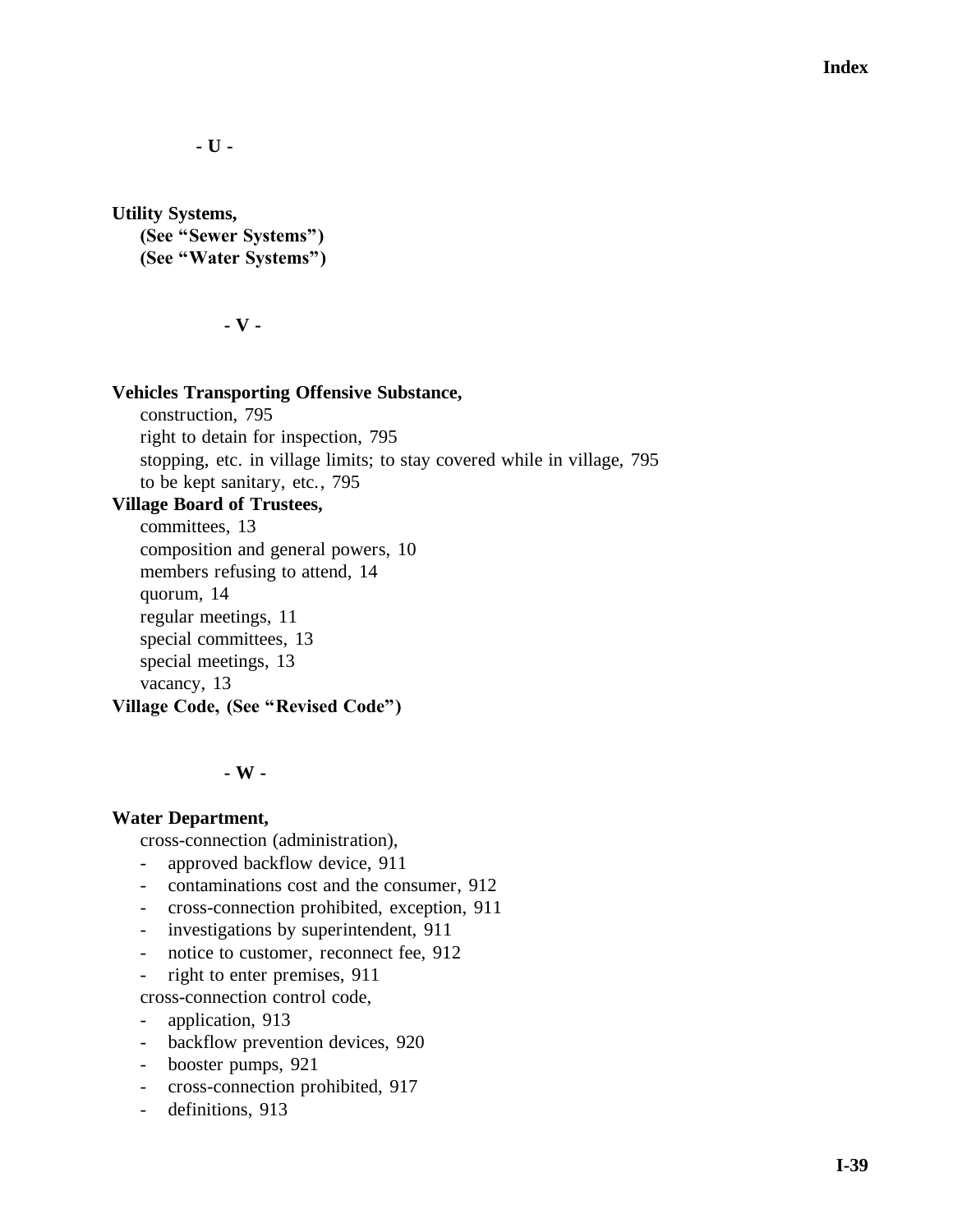# **Water Department, (Continued)**

cross -connection control code, (continued)

- inspection and maintenance, 920
- purpose, 913
- responsibility of owner, 913
- survey and investigations, 917
- type of protection required, 919
- violations and penalties, 921
- water system, 916
- where protection is required, 918

department established,

- committee for, 901
- department established, 901
- duties of the superintendent, 901
- superintendent appointed, 901
- water clerk, 901
- general utility rates,
- building unit defined, 923
- disputes between village and customer, 923
- revenues, 923
- testing of meters, 923

water charges,

- bulk sales of water, water salesman, 927
- charge for discontinuing service, 927
- installing and maintaining service lines, 924
- intermittent service charges, 927
- meter minimums, 926
- monthly rates, 926
- outside, 926
- specifications, 926
- tap-on fees, 926
- water service connection, 926
- regulations,
- adjustment of bills, 906
- application for taps, 907
- consumer lists, 904
- contract for utilities services, 902
- damage due to interruption of service, liability, 908
- discontinuing service, dangerous usage, 908
- easements, 910
- electric ground wires, 908
- estimated charge, 905
- fire hydrants, 909
- inspection, 907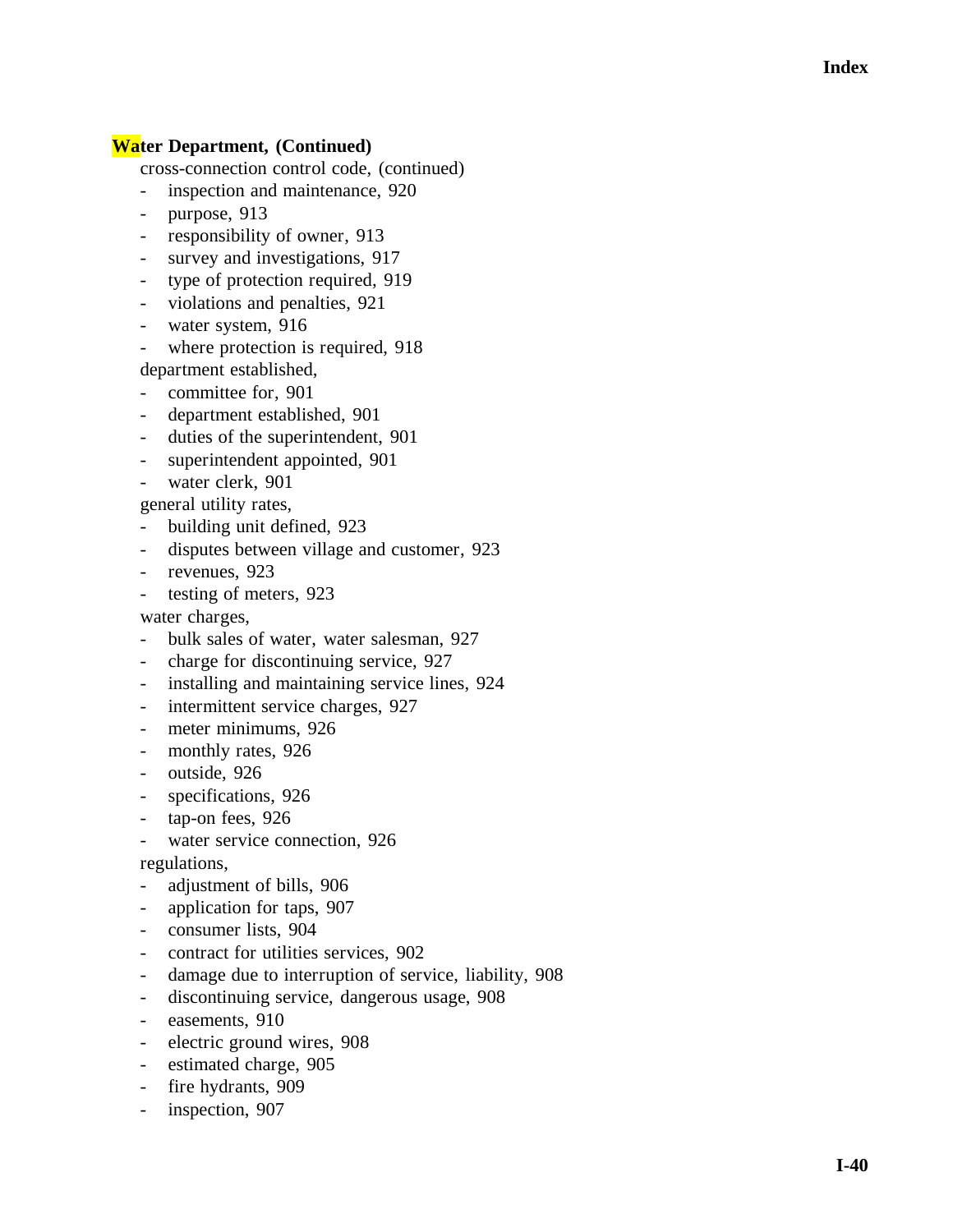# **Water Department, (Continued)**

regulations, (continued)

- lawn watering, 909
- liability for charges, 904
- meter damaged, 908
- no free utility service, 905
- non-compliance with rules and regulations, 910
- penalty, 910
- resale, 908
- rules to become part of contract, 910
- service to be by meter, 907
- shortage and purity of supply, 909
- special rates, 906
- use of water on consumer's premises, 910
- utility deposits, 905
- water for building or construction purposes, 909

utility extensions,

- application, 940
- contract, 941
- engineer to prepare plans, 941
- plat of proposed extension, 940
- sealed bids larger pipe required, 941

water well setback zone,

- definitions adopted, 942
- established, 942
- exclusion, 943
- prohibitions, 942
- waivers, exceptions and certifications of minimum hazards, 943

**- Z -**

# **Zoning Code,**

administration and enforcement,

- application, 1033
- board of trustees, zoning administration, duties, 1032
- complaints, 1034
- contents of corrective action order, 1034
- corrective action orders, 1034
- duration of certificate, 1033
- emergency measures, 1034
- final certificates of zoning compliance, 1033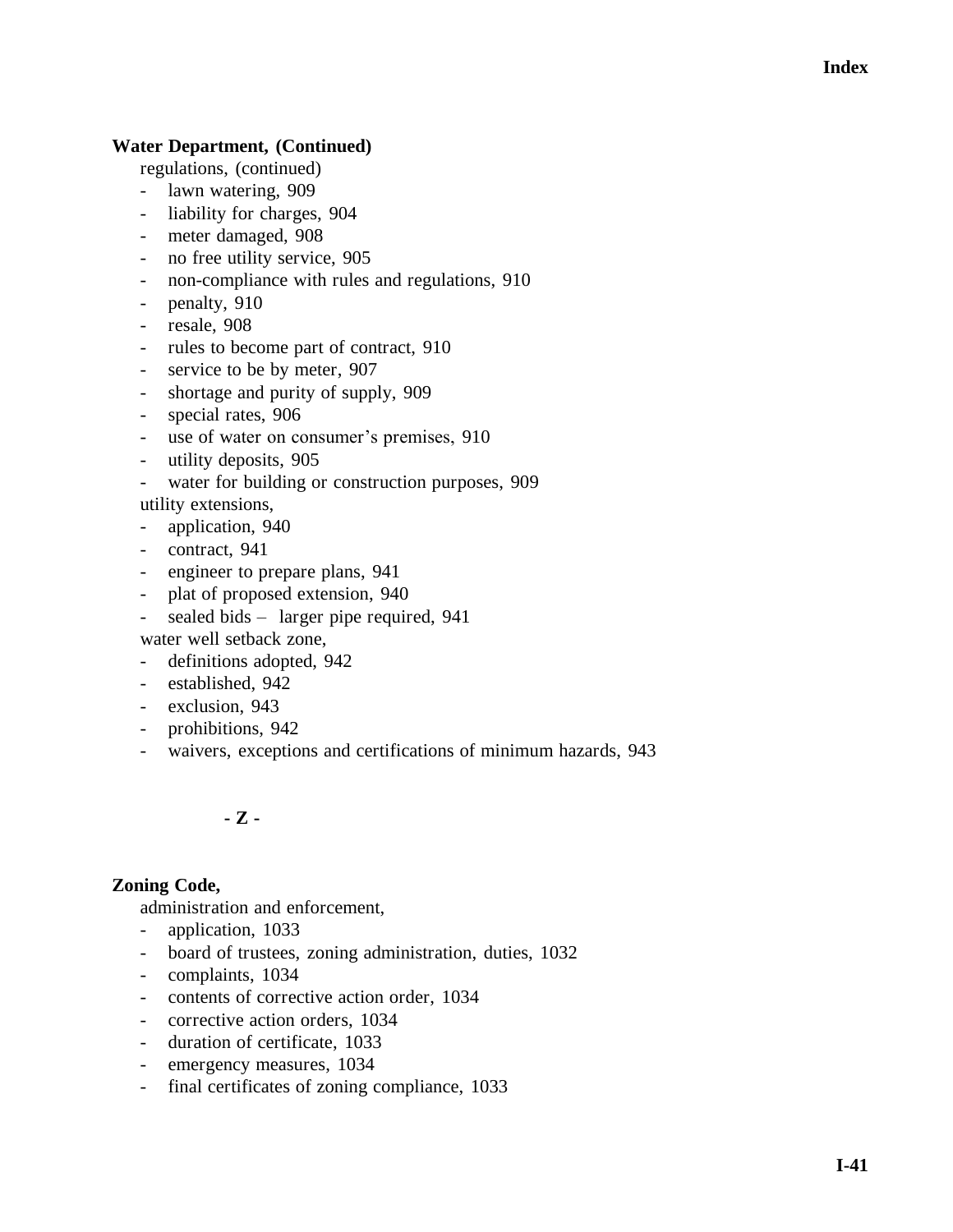# **Zoning Code, (Continued)**

administration and enforcement, (continued)

- initial certificates of zoning compliance, 1032
- penalties, 1035
- service of order, 1034
- stop orders, 1034

building permit, application and fee,

- application, 1029
- fee, 1029
- filing fees, 1029
- permit required, 1029

definitions, 1002

general provisions,

- conflict with other ordinances, 1000
- declaration of purpose, 1000
- disclaimer of liability, 1000
- interpretation, 1000
- jurisdiction, 1000
- review and expiration, 1001
- separability, 1001
- when effective, 1001

general regulations,

- access required, 1014
- accessory use restrictions, 1015
- accessory uses, 1015
- annexed territory, 1013
- annual publication, 1013
- determining territory of districts with precision, 1013
- establishment of zoning districts, 1012
- exceptions to height limits, 1014
- front setbacks-corner/through lots, 1014
- general prohibitions, 1013
- intrusions into yards, 1014
- meeting minimum requirements, 1014
- sewers, septic tanks, 1015
- sign regulations, 1016
- unlisted uses prohibited, 1014
- zoning map and district boundaries, 1012
- mobile home parks,
- compliance with Illinois law, 1021
- minimum lot area, setbacks, 1021
- mobile home space improvements, 1021
- spacing of mobile home, 1021